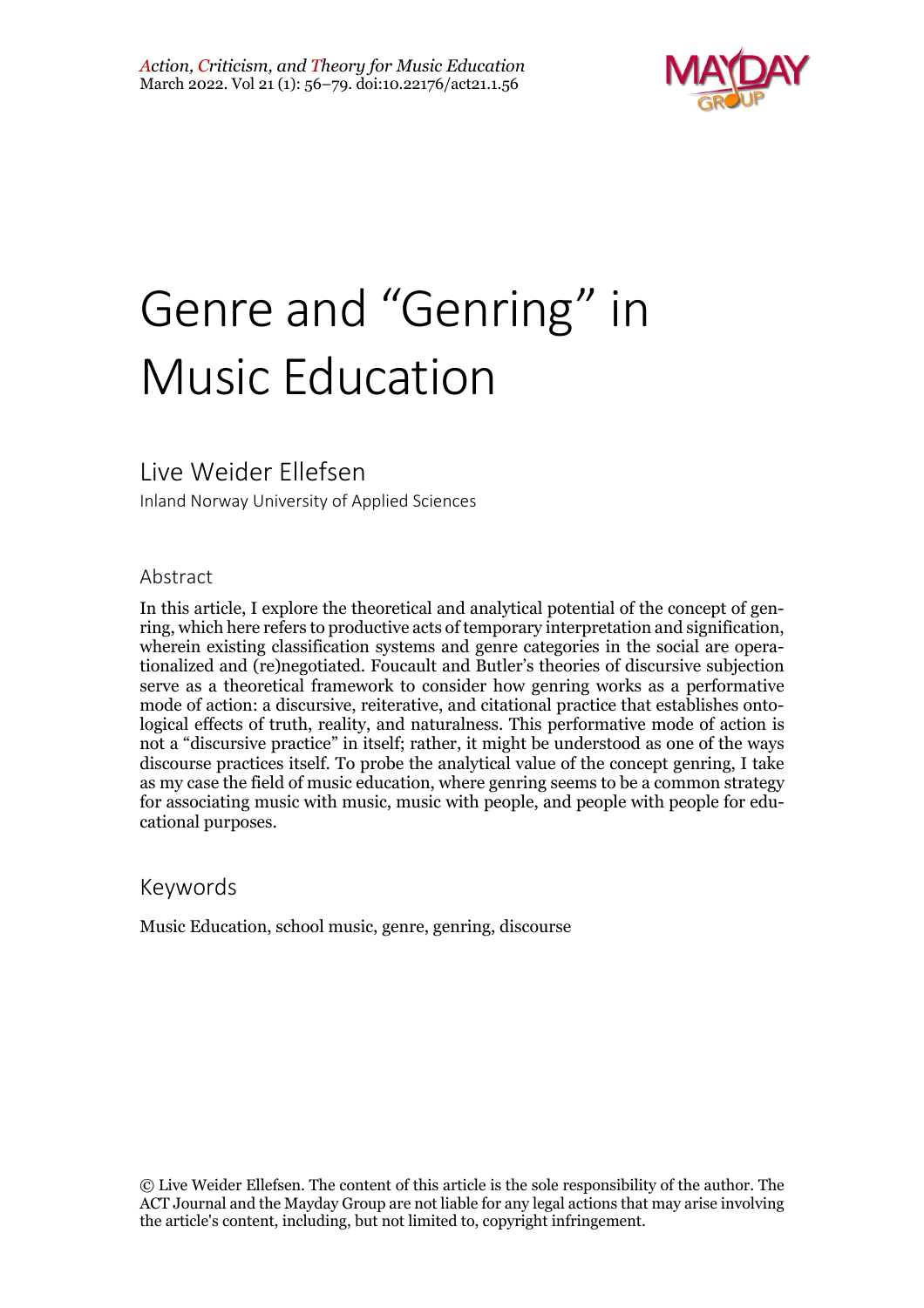enre matters. In music education, genre matters even more. "What we learn when we learn a genre is not just a pattern of forms or even a method of achieving our own ends. We learn, more importantly, what ends we may have," as Miller (1984, 165) writes in her seminal essay on "Genre as Social Action." This is undoubtedly the case for aspiring jazz, folk, and classical musicians in the field of music education who learn how to be and do in and through specific discourses of musical sound, knowledge, and action. Miller's claim, however, has implications beyond the delimitation and acquisition of certain forms of authorship and musicianship and lends itself easily to the role of genre in everyday social dynamics. Whether literary, visual, or musical, people create genres for meaning-making in and of the social. They are discursive constructs in a Foucauldian sense, produced and used within certain social constellations of knowledge and power, positioning subjects and objects in relation to each other. Thus, they provide people not only with tools to achieve an end but with a sense of what those "ends" might entail—both for themselves and for others. G

That is what secures the significance of "genre" in the various fields of music today, and why in this paper, I explore the theoretical and analytical potential of genre for music education research. In a survey research study carried out 2019/2020 by members of the DYNAMUS research group, <sup>1</sup> we asked stateemployed teachers in Norwegian compulsory music education Years 1–10 to describe the music subject at their school, their most recent music lesson, and their favorite musics and activities for educational use (Ellefsen 2021, Karlsen and Nielsen 2021). The questionnaire did not employ the concept of genre. Unsurprisingly, however, the teachers' answers utilized genre and genre-related terminology when giving examples of music, describing activities, and explaining the structures and objectives of music as a compulsory school subject. Indeed, in applying genres to musical expressions, activities, identities, histories, and contexts, and relating them to each other by their similarities and differences, the teachers enable desired learning situations, subjects, contents, and outcomes. This didactic process, which I henceforth refer to as "genring," remains unarticulated among the teachers. In the music classroom, genre is an ontological rather than epistemological concern. Only to a small degree do the teachers' statements indicate an educational focus on the processes that name and establish a genre rather than the characteristics of a genre established, much less on the significance of genring to maintain social power relations and knowledge. While that might be expected, I propose that music education and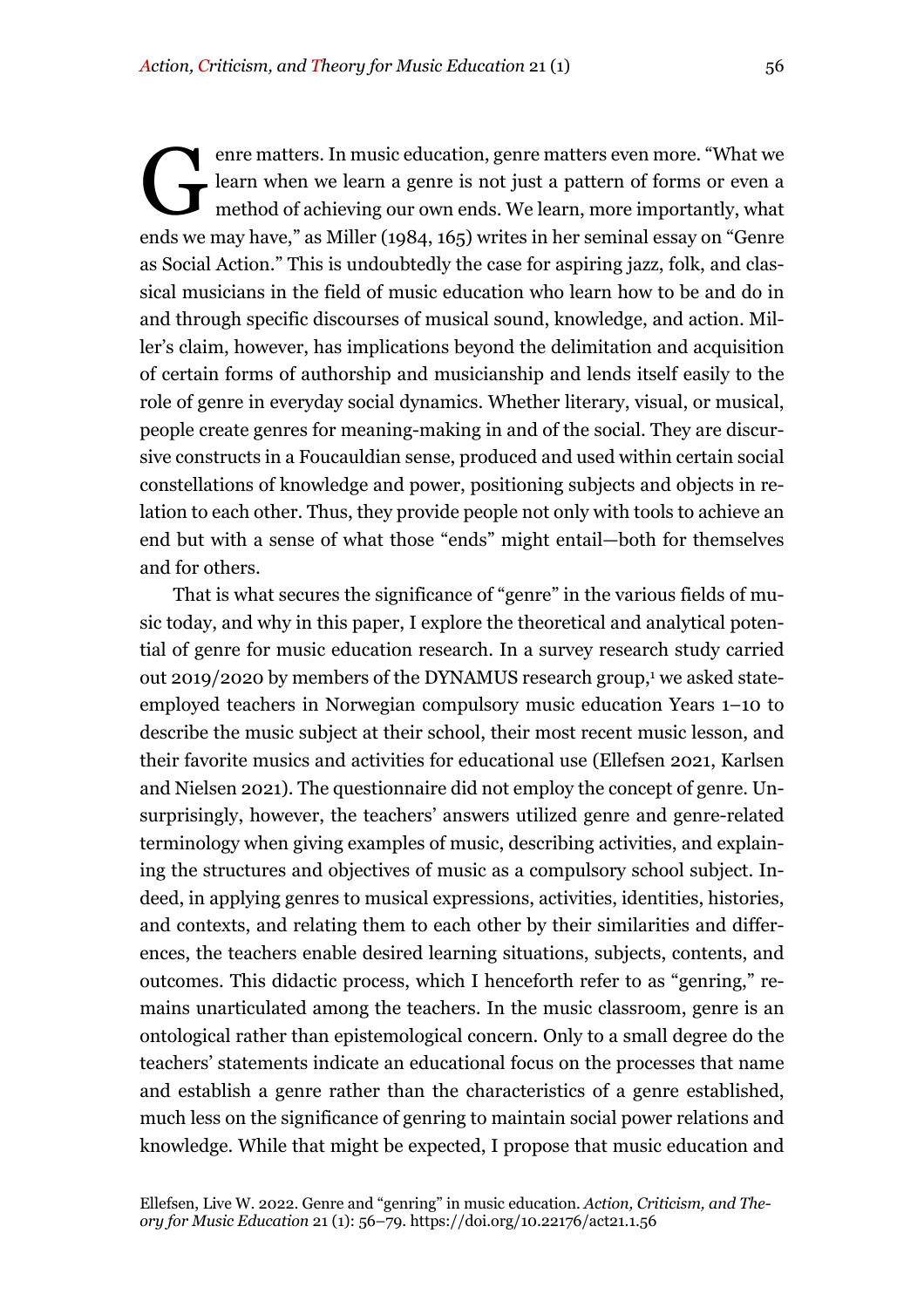music education research alike may benefit from conceptually expanding genre as an educational and analytical tool to include the verb "to genre," as well as the phenomenon *genrification*.

In the following, and for the purposes of the present paper, genring refers to productive acts of temporary interpretation and signification, in which existing classification systems and genre categories in the social are operationalized and (re)negotiated. Given that people understand themselves in and through classification processes,<sup>2</sup> the meaning-making procedure of genring unavoidably also includes and operationalizes existing social positions, relations, and identities. To explore the potential of genring as a theoretical and analytical concept, I enter into dialogue with previous theories of genre and classification, particularly with contributions that take a discourse analytical approach to understand the cultural work that genres do (Miller 1984, Altman 1999, Brackett 2016). In developing a conceptual framework, I situate the concept within a Foucauldian frame of understanding, considering how genring works as a technology of power/knowledge. To further probe the value of the framework, I take as my case the field of music education, where genring seems to be a common strategy for associating music with music, music with people, and people with people for educational purposes. First, however, I return to the concept of genre and its implications and uses for human interaction and meaning-making.

#### A Discursive Practice

In outlining the multifarious field of genre studies, authors commonly invoke the dichotomous relationships of text and context, theory and practice, and rhetorical form and rhetorical action (Miller 1984, Altman 1999, Brackett 2016). Judging by current research efforts focusing on genre, however, this schismatic account of features versus functions comes across as somewhat outdated. Recent approaches seem to agree that genres are socio-discursive, media-specific practices that emerge and evolve in specific cultural and industrial contexts and that the aesthetic and functional aspects of genres are exceedingly difficult to separate from each other. Interesting new contributions in this regard are Labarre's (2020) *Understanding Genres in Comics*, Bothman's (2018) *Action, Detection and Shane Black: Antiessentialist Genre Theory and its Application*, the anthology *Emerging Genres in New Media Environments* (Kelly and Miller 2017), and Levine's (2017) rethinking of new-formalistic genre theory as a theory of "dynamic form" in *Forms: Whole, Rhythm, Hierarchy, Network.* The blurring of borders between formal and empirical analytical concerns and the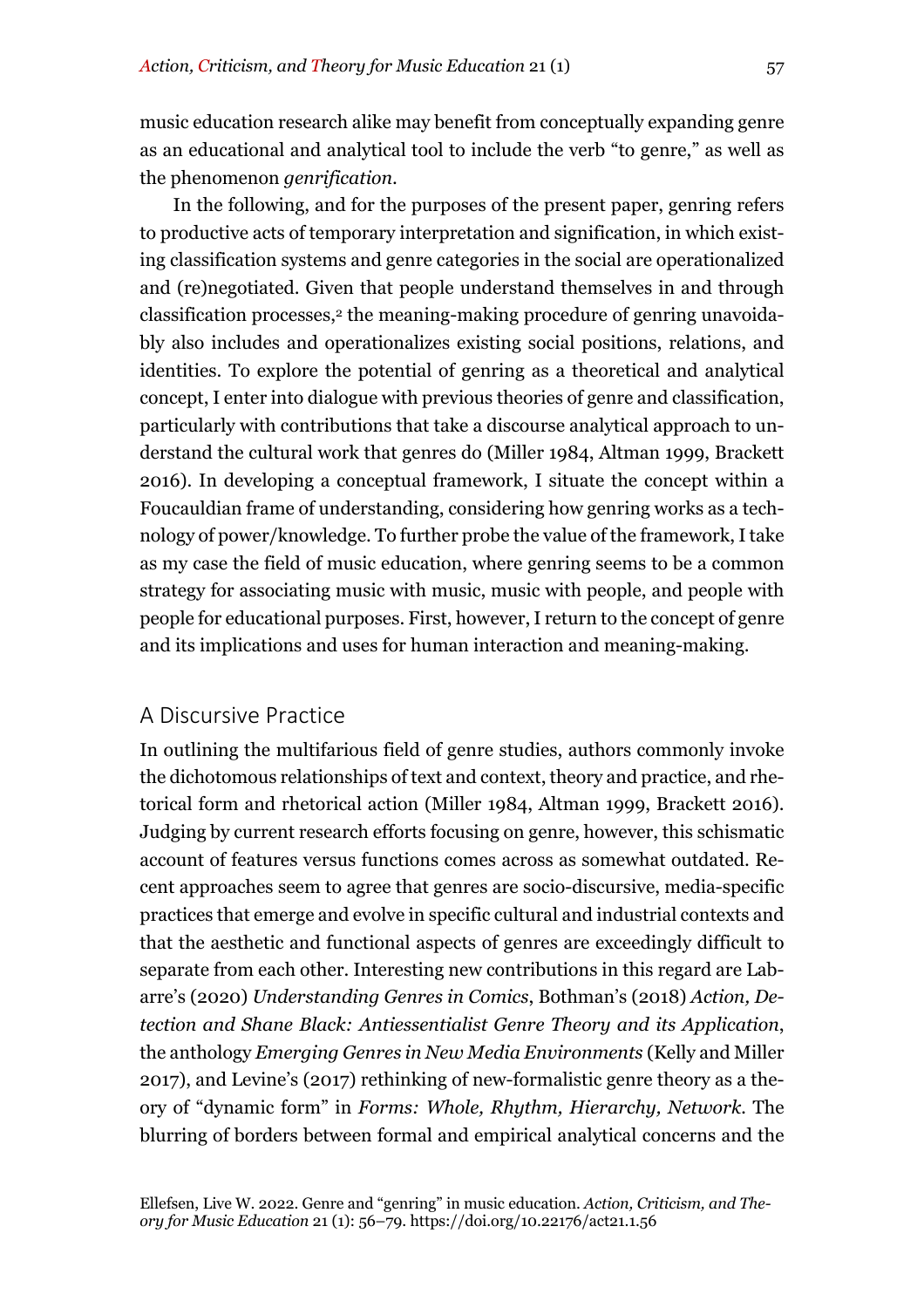expansion of interest to include not only text-internal relations but also the empirical, contextual, and practical applications of genres in everyday life start with a critique of structuralist (linguistic) concern with textual signification. In a famous quote from "The Law of Genre," Derrida (1980) claims, "Every text participates in one or several genres, there is no genreless text; there is always a genre and genres, yet such participation never amounts to belonging" (65). From this critique of taxonomical approaches that naturalize genres,3 I take that there are no genreless texts because they are recognised as texts only in relation to already established conventions and classifications for texts. This also applies to musical "texts": they must be recognisable to be usable, producible, consumable. Indeed, the productive act of recognition may place musical texts in more than one conventional relation—which also implies that the texts themselves are participants in acts of meaning-making rather than members of pre-existing sets of rules. In this capacity, texts/music deconstruct genres while simultaneously participating in them, always challenging their borders, and adding to their meaning.

Foucault was similarly interested in the enunciative rather than the signifying function of statements: statements intervene in materiality by materiality. A statement—let us say, a genre citation (musical or otherwise)—is not an abstract that may or may not have material consequences, nor is it a symptom of underlying materiality. A statement emerges through materiality in that it activates and brings "into play" or "into operation" (Foucault 1969/2010, 91–95) a whole range of places, procedures and practices, and subjects and objects, whose task it is to acknowledge or dispute, distribute, or neglect the statement. We might say that a statement—in our case, the statement of a genre—is a movement or an action doing cultural work on and in the discursive field from which it has risen.

When conceptualized as thoroughly discursive statements, one can direct an analytical focus toward genres' role in upkeeping (or perhaps destabilizing) the working of specific discursive fields of emergence with their procedures and practices as well as subjects and objects. Altman (1999) introduced the terms *genrification* and *regenrification* to describe the discursive processes through which film genres are established and reestablished, particularly by critics and film industry corporations. In Altman's view, these are never-ceasing processes of commodification that are closely tied to and accelerated by the capitalist need for production. Fully commodified genres (62) are created in cycles in which adjectival associations become new genres: genre-nouns (65). The process may be almost invisible while underway, but according to Altman, there is nothing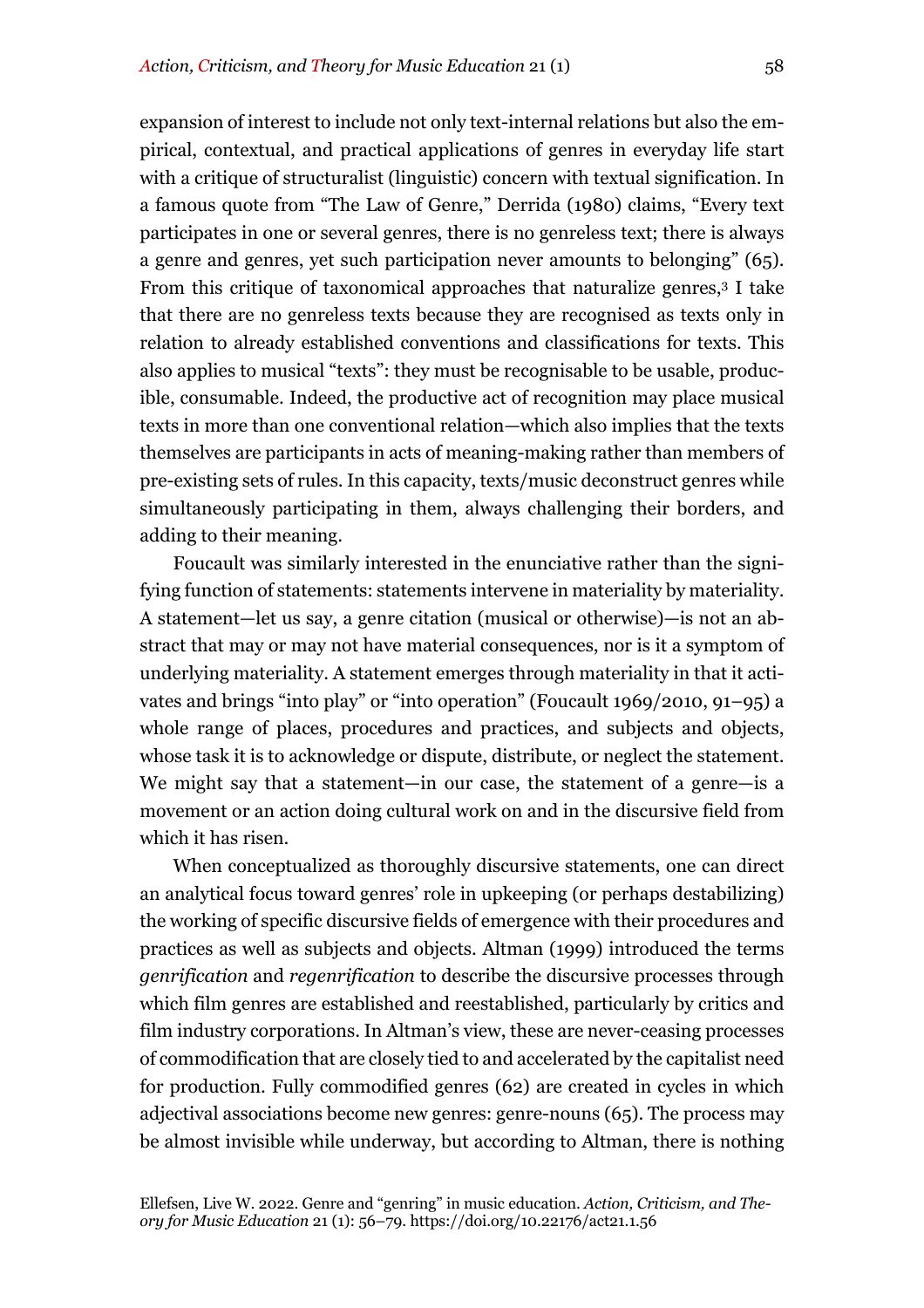automatic about the phenomena of genrification and regenrification. They are manually driven by active and contextually anchored interests.4

The "fully discursive standpoint" (88) that Altman assumes in *Film/Genre* prompts him to include the discursive claims and strategies of speakers in the fields of film and cinema when considering processes of genrification:

Primarily referential in nature, traditional genre study has addressed questions of apparent fact: Which genres existed when? What films does each genre include? Which studios produced which genre films when? How did genres change over time? The basic questions addressed by a discursive approach to genre are quite different: Who speaks each generic term? To whom? For what purpose? (102)

In taking discursive interests into account, Altman develops his previous preoccupation with genre semantics and syntax (Altman 1984) to argue that "generic practice and terminology are the sites of constant struggle" (101). Intentionally or unintentionally paraphrasing Foucault in the above citation,5 he confines the scope of his discourse analysis to addressing the purposeful, creative, genrifying statements of speakers and audiences. For Altman, understanding genres and genrification discursively entails understanding them "as language that not only purports to describe a particular phenomenon but that is also addressed by one party to another, usually for a specific, identifiable purpose" (121). His analyses capture how the discursive actions of influential agents drive genrification processes. Following Altman's lead, *to genre* would be to make discursive claims that contribute to the genrification of texts and cultural expressions, as, for example, by music teachers when drawing students' attention towards certain traits and criteria of genre in favored music examples. This is undoubtedly a valid and interesting approach, necessary even when analyzing the discursive practice of genrification. However, an important complementary approach lies in turning Altman's analytical ambitions upside down: to consider how the genrification of texts and cultural expressions contributes to regulating the actions of (influential) agents. Examining discursive regulation as well as interest requires an even more detailed theoretical understanding of genring as a practice of power/knowledge that is, also, always already governed by an existing genrified field of cultural expressions, actions, objects, and subjects. This argument will be developed further in the following, after a brief review of musicological interests in the practice of genre.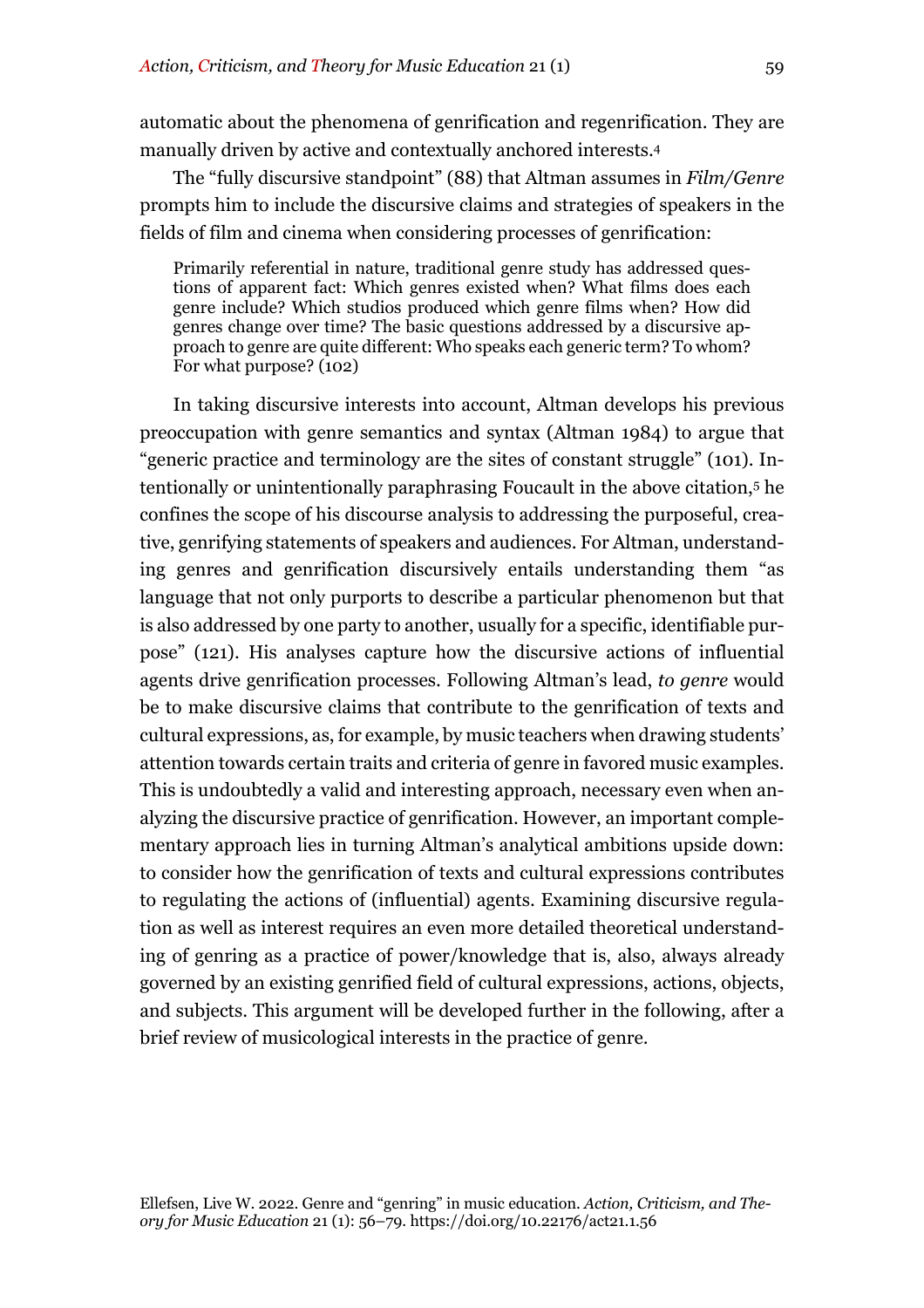#### A Matter of Musicology

Discussions concerning the analytical value and socio-textual nature of genres have flourished in musicology and popular music studies (Fabbri 1982, Moore 2001, Holt 2007, Drott 2013, Brackett 2016, Brisson and Bianchi 2019). Fabbri (1982) famously, and with a substantial impact on musicological discourse, defined a musical genre as a "set of (real or possible) events" (52) rather than a predefined template for meaning-making. Governed by the workings of socially established "generic rules"—concerning formal, semiotic, behavioral, social, and economic aspects—individual musical events consolidate into "sets" that we perceive as "genres." Taking as his example the *Italian canzone d'autore*, Fabbri conscientiously applies his own rules to describe how historical sociomusical events gradually contributes to revising the "set" that is the genre "Canzone."

While Fabbri's theorization of genre formation has become a standard text when discussing the nature and functions of musical genres, the approach has also been criticized for being too deterministic when setting up social genre "rules" for plotting the course of musical events. Negus (1999, 26), for example, writes: "the picture he [Fabbri] presents is rather static: the constraints rather than the possibilities are emphasized, and this seems to rub up against our experiences as consumers and musicians. For those actively involved in day-today musical activity, genres are often experienced as dynamic and changing rather than rule-bound and static." However, as Negus also recognizes, a pragmatic reliance on the temporary stability of social rules of meaning-making is not only unavoidable when examining the functions and features of genres but might also be highly productive. Large-scale research approaches and designs following Bourdieu's (1984) interest in taste and classification apply predefined genre categories when investigating patterns of consumption and participation (Peterson 1992, Bennett et al. 2009, Faber et al. 2012, Dyndahl et al. 2017), thus presuming and describing the existence of social, consolidating genre rules that also recognize their contextual and fleeting character. Musicological research, as well as research in music education, continues to operate by the logic of genres and thus also by the logic of established social agreement when formulating and following up on its research questions. Applying genre terminology facilitates mapping out hierarchical and value-laden social structures in music education practices (Georgii-Hemming and Westvall 2010, Ellefsen 2014, Dyndahl et al. 2017, Hedin Wahlberg 2020).

What seems crucial is not to question discursively established rules but to address how genres acquire their meaning and contribute to making meaning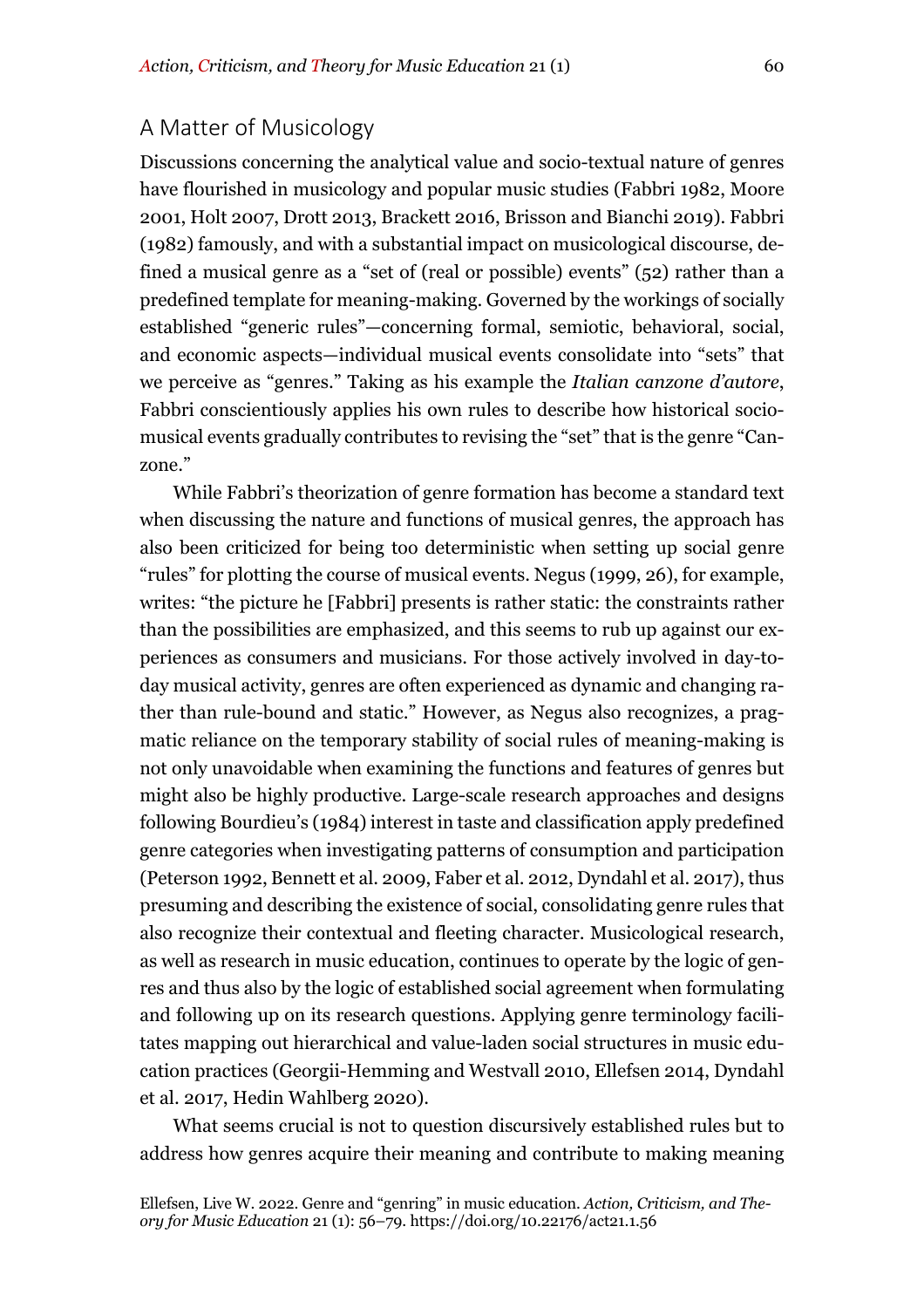in social discourse and how the use of genre terminology thus affects the social dynamics of academic, musical, educational, and everyday life. Indeed, in the field of music, genre is a discursive practice of significant importance. Since 1900 and more recently, the considerable growth of the global music industry and the rise of digital streaming technology has encouraged and multiplied practices of categorization in which genres and subgenres are established and associated with certain musical expressions and markets of consumers (see, for example, Frith [2000] on the world music industry, Johansson et.al. [2018] on streaming music practices and cultures, and Bull [2019] on classical music as a classed cultural repertoire). Music education continues to rely heavily on genres. Educational institutions may even genrify their educational catalogues, their courses, and their teachers to carve out a specific space for themselves in the education markets and prepare students for a life of professional musicianship (see, for example, Hedin Wahlberg 2020).

However, the need to categorize did not rise with the new channels of distribution, Brackett (2016) argues, "but rather continued a process of organizing music in terms of categories of difference associated with demographic divisions" (18). This remark touches upon a central point: genres matter because they emerge through and by discourses that also regulate the "emergence" of people as discursive subjects: discourses of place and space, class and economy, gender and sexuality, age and religion. People understand themselves and others by identifying with or marking themselves off from certain formations of musical expressions and practices. Genring, then, is a move in a game of taste, identity, and belonging, a mode of action that differentiates and subjectivates within value-laden social and musical hierarchies.

## A Technology of Power

"No genre identity exists behind expressions of genre; genre is performatively constituted by the very expressions that are said to be its results," Brackett (2016, 13) states, implicitly paraphrasing Judith Butler.6 I agree that genres do not exist as autonomous entities that have discursive consequences. Rather, they are constituted in discursive practice by people acting upon presumptions of their presence. I suggest, however, taking the argument a bit further. Performativity is a mode of action that establishes ontological effects, "the reiterative and citational practice by which discourse produces the effects that it names ... that reiterative power of discourse to produce the phenomena that it regulates and constrains" (Butler 1993, 2). Genres, then, can be seen as results of the performative mode of action I call "genring," a discursive, reiterative, and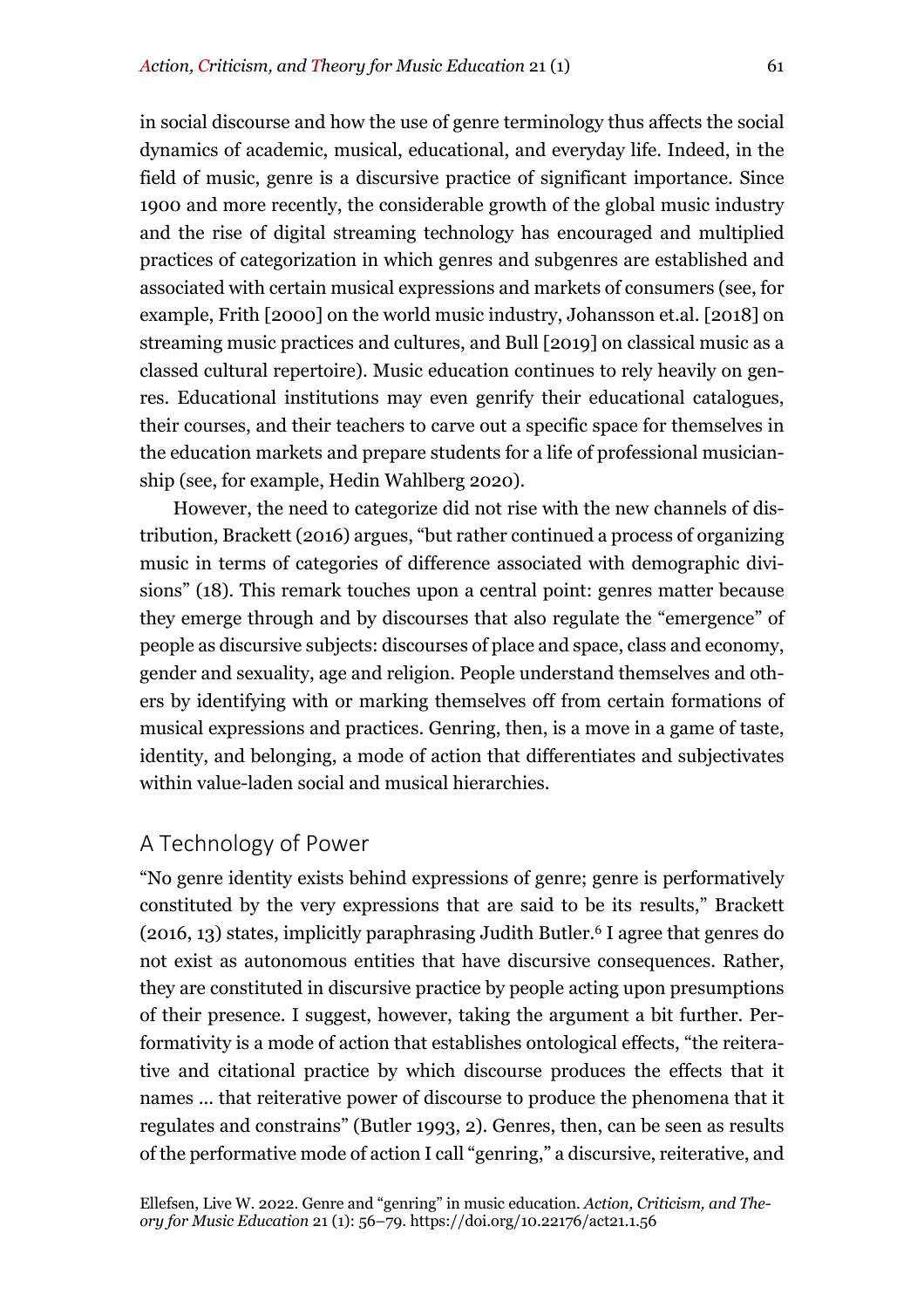citational practice that establishes ontological effects of truth, reality, and naturalness. This performative mode of action is not a "discursive practice" in itself; rather, it might be understood as one of the ways discourse practices (itself). In other words, genring can be comprehended as one of the ways by which discourse and discursive power/knowledge are exercised, sustained, challenged, and/or changed. Indeed, when set within the Foucauldian discourse theoretical framework on which Butler relies, genring constitutes a technology of power/knowledge.

In Foucault's understanding, power is an everyday practice. Although he does not dismiss the kinds of power relations that suppress and coerce or the idea that subjects may occupy powerful positions in society, he continuously questions the urge to assign discourse to an underlying intention or structure that in some way has the power to fix discursive meaning (Foucault 1980, 1982). Meanwhile, he calls attention to the productive and relational exercise of power throughout the capillaries of the societal body and in all of society's microevents and relations. Power relations may cluster in particular forms of networks such as subcultures, fields of expertise, and institutions. Even so, they are always modes of action (Foucault 1982, 789) that act upon other actions. Such actions are discursive motors, so to speak, in the sense that they manage and lead meaning in specific directions, securing it temporarily in certain constellations, positioning both subjects and objects in relation to each other. They operate on already-existing systems of meaning and classification and mobilize already-existing statements and concepts. The exercise of power, then, is inseparable from the exercise of knowledge to the extent that it may be fruitful to conceive of power as the enactment of knowledge: the intentional and unintentional performance of definitions, interpretations, and structures upon other people's definitions, interpretations, and structures. Such a practice enables new meanings and new connections but also has an identifying and consolidating function that sustains hegemonic hierarchies.

Foucault's notion of power evolved across the numerous papers, lectures, and books he gave and wrote, and the concept of "technology" is central to it. From analyzing disciplinary practices of power and the technologies that constitute madness and sickness, Foucault subsequently turned his attention to the everyday government of normality. This attention gave rise to an examination of the power technologies of the self: culturally created patterns and procedures of action "suggested or prescribed to individuals in order to determine their identity, maintain it, or transform it in terms of a certain number of ends,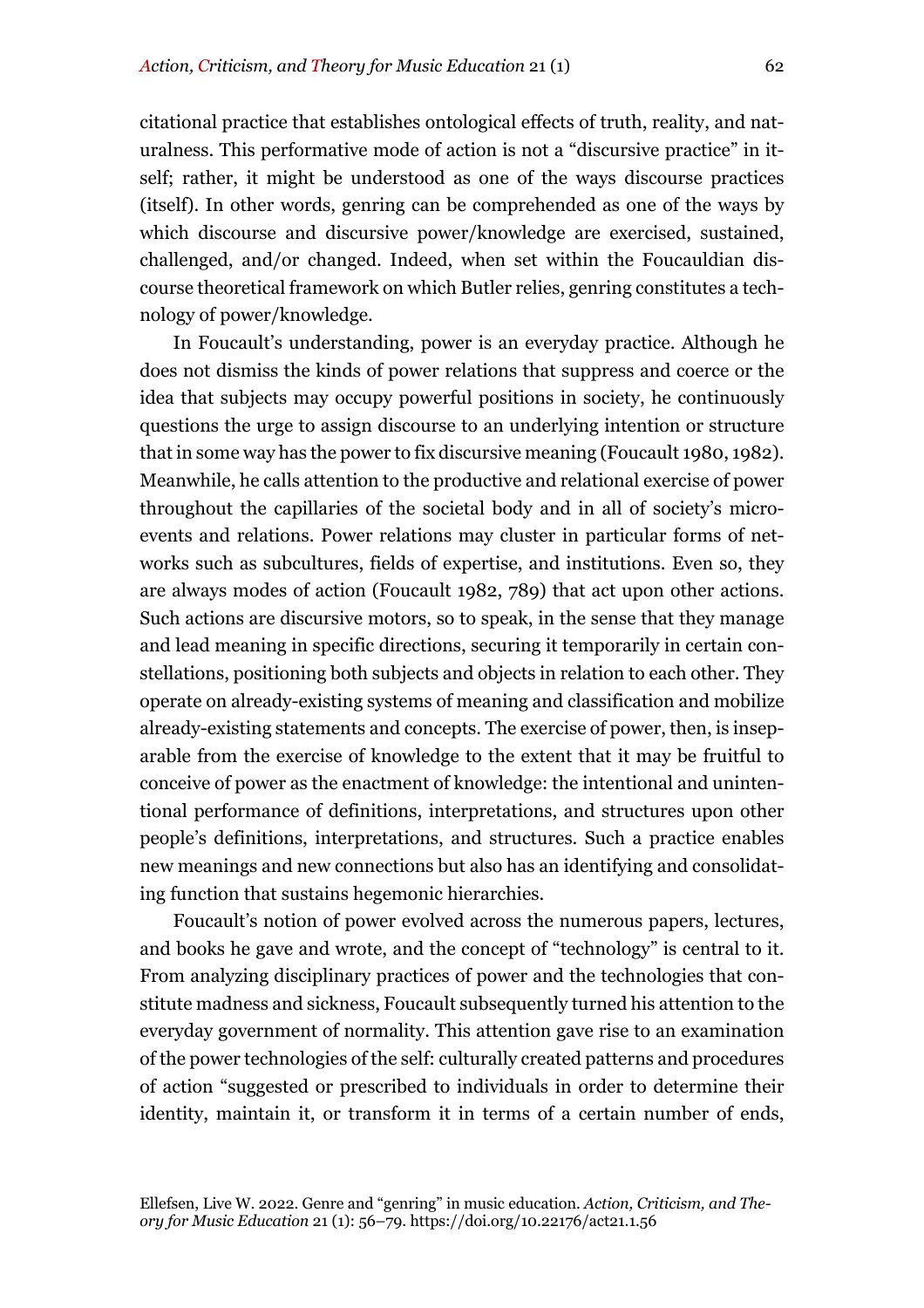through relations of self-mastery or self-knowledge" (Foucault 2000, 87). Writing letters and the practices of confessing, dieting, and parenting all represent self-technologies available to the discursive subject.

The practice of genring, too, can be conceptualized as one of the ways discursive power is exercised—indeed, as a technology of power itself. Genring is an available procedural technology that renders objects, subjects, and social relations meaningful, and with them, the genrifying subject. To genre makes a discursive statement that contributes to the genrification of cultural expressions, such as in the fields of music. However, the power supported (and being supported by) the genrifying act resides beyond the author and their immediate pragmatic practice. Genring sets in motion a whole, material field of existing power relations (Foucault 1969/2010, 91–95). The act of genring positions the genrifying subject within these existing power structures.

#### A Sense of Self

In this way, genring constitutes the subject as well as the object. It is a performative act that defines and redefines, recites and reiterates, locates and historicizes, and includes and excludes, not only by linking texts and expressions with each other but also by associating them with social practices, contexts, and identities. Moreover, the signifying force of genring resides within such practices in the capillary, relational networks of power/knowledge already fueling them.

In the fields of music and the music industries, the discourses in which they play, work, make love, and are entertained in their everyday lives govern the practice of genring by critics, teachers, fans, parents, musicians, record company owners, and researchers. The genrifying statement or act can be visual, verbal, or musical, an intertextual musical reference, a name with connotations, a description of potential audiences, an artist's costume, or a researcher's questionnaire. As with all discursive procedures and statements, its performative force depends not on the conscious intentions of authors or audiences but discursive citation and iterability. Thus, genring can be an unconscious or conscious performative act. Listening to a playlist on Spotify, one might assign the musical expression to a context, place it with particular imagined selves or others, or associate it with certain movements, gestures, feelings, and bodily states, all without naming the expression *grunge*, *baroque*, or *Sunday-morning*. Genring is about making genre claims, but these need not necessarily include the name of a genre. As a technology of power, genring classifies by connecting mu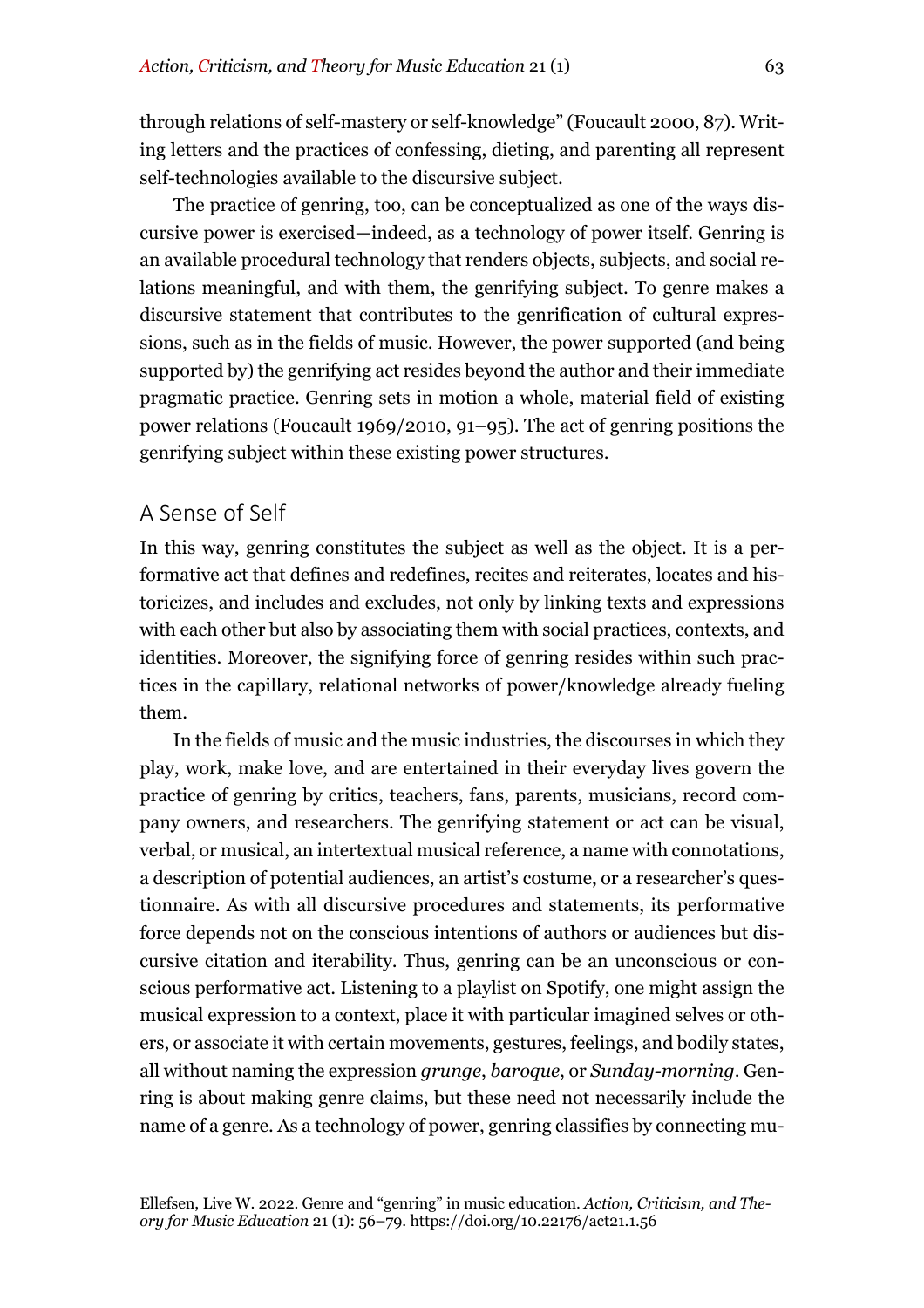sical expressions to contexts, users, possibilities, and states of mind and differentiating them from others. Thus, genring includes and excludes, makes available and takes away, sets limits to, and facilitates possibilities. This function of genring does not imply a mechanical procedure with predictable, inevitable outcomes. Power/knowledge-technologies like genring work by opening a field of possibility for subjects to cross in multiple ways. The subject is not a passive receiver, but always an active creator in becoming a subject of discourse, putting to use available technologies—in this case the procedure of genring—to establish meaningful "relations of self-mastery or self-knowledge" (Foucault 2000, 87).

In this capacity, genring, as an analytical concept, could shed light upon the processes that enforce and maintain contemporary socio-economic dynamics and classed subject positions. Bourdieu (1984) found that the field of music constitutes a vital arena for negotiations of social meaning (19). Such negotiations, Bourdieu argues, are characterized by the performance of "taste," of making distinctions concerning what one does/likes/is, as opposed to what one does not do/dislikes/is not (but which others do/like/are). Taste (in music, for example) functions as a sort of social orientation, a "sense of one's place," guiding the occupants of a given place in social space toward the social positions adjusted to their properties, and toward the practices or goods which befit the occupants of that position (465).

Genres are vital to the performance of taste in music and their role in the day-to-day struggles over positions, relations, and understandings. They are cultural artifacts that can be consumed according to one's sense of one's place. Genring is a procedure through which people identify, sort, and group musical objects, actions, and individuals, place them within certain discourses and networks of power/knowledge, tie them to specific identities, attach them to particular histories, presume from certain performances, and thus are able to use them to identify, historicize, and perform themselves. Genring creates the cultural artifacts that are objects of struggle and negotiation in the social, at the same time giving the impression that they were always there.

#### Genring School Music

When discussing genring above, I have primarily had in mind discursive meaning-making in music-related practices. What caused me to explore the possibilities of genring as a theoretical and analytical concept for music education research was the realization, once I analyzed Norwegian schoolteachers' descriptions of musics, activities, and objectives in compulsory music education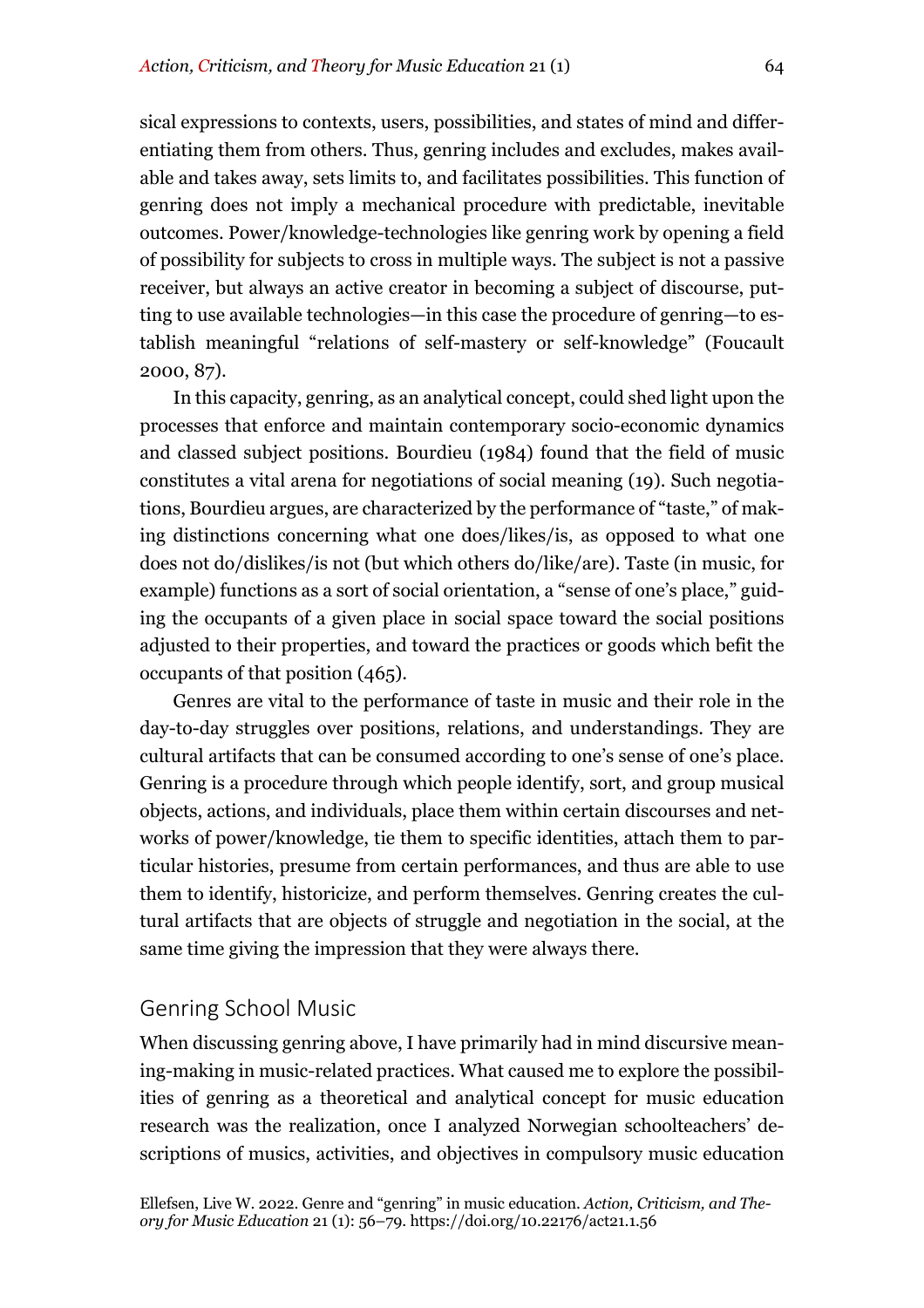(Ellefsen 2021), that school music teachers invariably genrify musical expressions, features, activities, artists, histories, and happenings for the sake of pedagogy. As mentioned briefly in the introduction, the resulting genrification of educational content (and, implicitly, outcomes) appears as naturally occurring rather than a product of creative interpretation of discursive resources that could have been produced differently. The teachers who answered the questionnaire used genred terminology and the word *genre* as if their meaning was selfevident, undisputed, and referring to existing, identifiable phenomena in music. The acts of classification themselves, the genrifying statements, come across as neutral and natural. In other words, an interest in the genrifying processes that identify and organize knowledge in music and music education is missing from the empirical material produced by the questionnaire. Even when the topic of education is described, for example, as "music and society," regard for genring as a technology for producing and distributing music is lacking. This lack of regard is not unexpected; however, there is a gap between what contemporary research and theory find to be a socio-musical practice (genre) and what teachers find to be objective knowledge conscientiously to be passed on (genre).

Judging by the teachers' descriptions, the concept of genre is commonly employed as a tool for representing, practicing, and conveying knowledge for music-educational purposes. Indeed, genre (and terms associated with the concept) seems to constitute an arena of disciplinary knowledge in itself in Norwegian compulsory music education: "genre theory" [in Norwegian: *sjangerlære*] or "musical periods and styles," for example, as well as a specific form of competence, such as in "genre knowledge" [*sjangerforståelse*] or "understanding musical styles." *Genre* serves as an organizing principle for educational content, neutrally naming and characterizing musical expressions, discursively producing "the effects that it names" (Butler 1993, 2). In selecting the educational content to be organized, teachers genrify the material, thus creating the content for organization later by its (natural) name. This way, the concept of genre is selfsustained. Its value as a significant source of interpretation and evaluation in education is maintained, and educational content that lends itself easily to the preferred genre categories has reinforced its relevance.

The Norwegian schoolteachers operationalize categories and classifications on different levels of discourse when genrifying the educational content. Even so, the outlines of a shared discursive genre formation in the Foucauldian sense are easily discernible, where *formation* denotes a (temporary) arrangement of meaning as well as the procedures for getting there (Foucault 1969/2010, 107).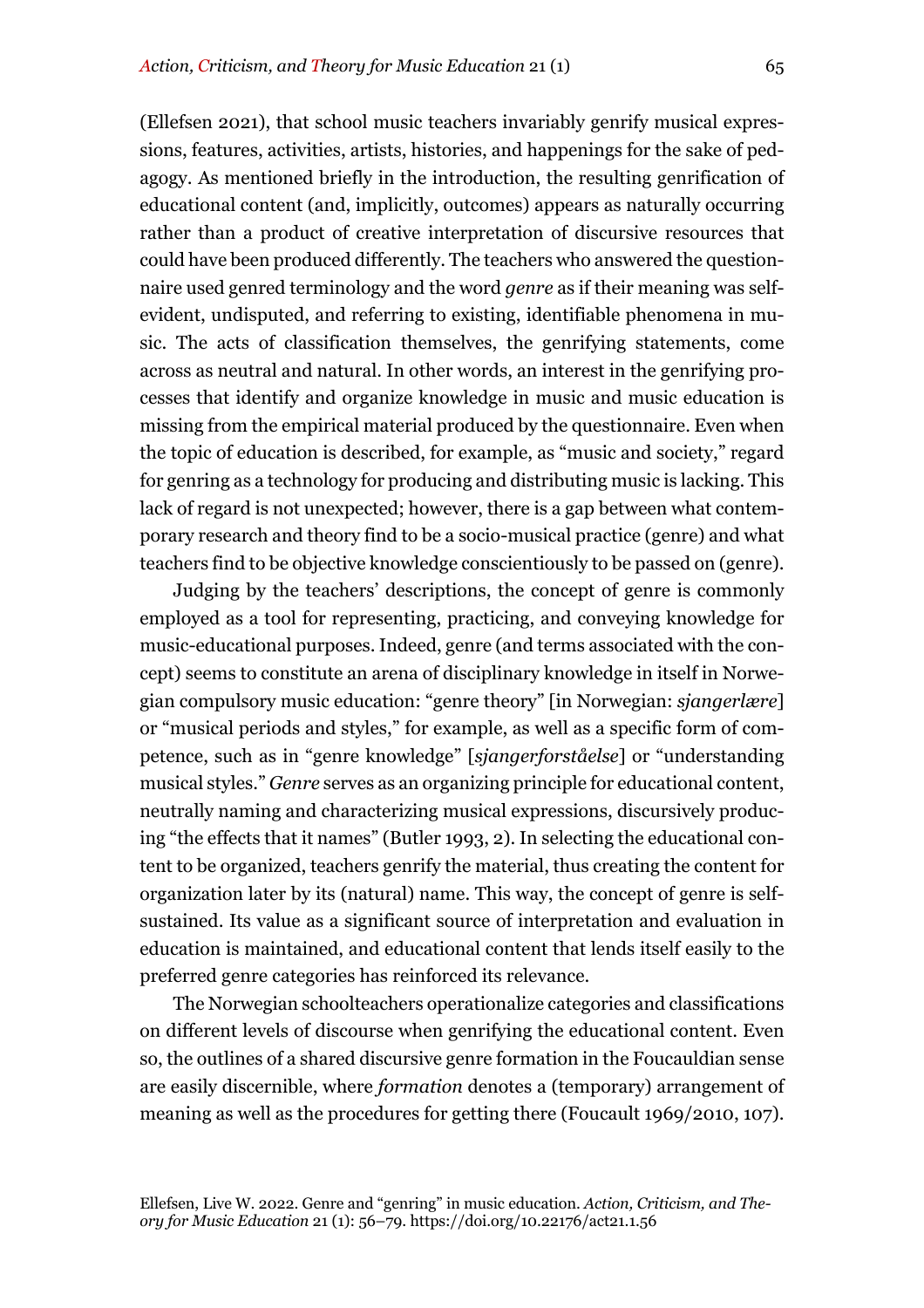"Classical music," "folk music," "music from other cultures," and "popular music" constitute manageable, mutually exclusive discourses in this formation. In the context of Norwegian compulsory music education, they are likely to be studied and experienced separately, often in dedicated sessions or project periods where teachers and pupils engage in activities that encourage appropriate (and genred) forms of learning and knowledge. They are regarded as forms of music in themselves but also as formations to which various music belongs; hence, they further genrify by narrating the formation in greater detail.<sup>7</sup>

In this regard, the main genre discourses of the formation bring into being their own identifiable histories. They represent traceable traditions with socially anchored histories, commonly situated in particular places globally and associated with particular key persons and important events. Examples of music articulated with genred terminology to support historical narratives include rock history, the history of blues, political and ideological narratives (the music industry, rap as opposition, African American identities in music), and biographical narratives (the life and works of the composer, your "own" music, and what it means to you). The tracing and telling of the story vary according to the differently genred discourse. "Popular music history" is often told as twin histories—of the "popular" in general and of "rock" in particular. Metaphors of development stages such as "childhood" and "early times" serve to enable narrations of how genre features and characteristics have originated and evolved. An educational emphasis is placed on expressions genred as "blues" and "(early) rock' n roll" and contributes to establishing a sense of origin, authenticity, and reference. By placing genred expressions and events in time and place, historicity (and thereby relevance and truth) strengthens and further marks their connection to social tensions, changes, and shifts, as well as identity categories and relations. Classical (art) music history, on the other hand, is genred into existence less through social history and more through the personal biography and production of composers. Fewer musical examples exist than for popular music history, and the teachers are quite attuned to each other in their choices. As for the discourses of "folk music" and "music from other cultures," they appear to be without histories as well as historically bound, paradoxically emerging as immediately transferred from previous, more "authentic" times and places.8 More important than history for the genring of "folk" and "culture" is the localization and description of certain "folks" and their "culture," as if these were static rather than dynamic practices. The teachers' emphasis is accordingly on features that make cultural expressions different from other cultural expressions, such as by focusing on (special) instruments and sound.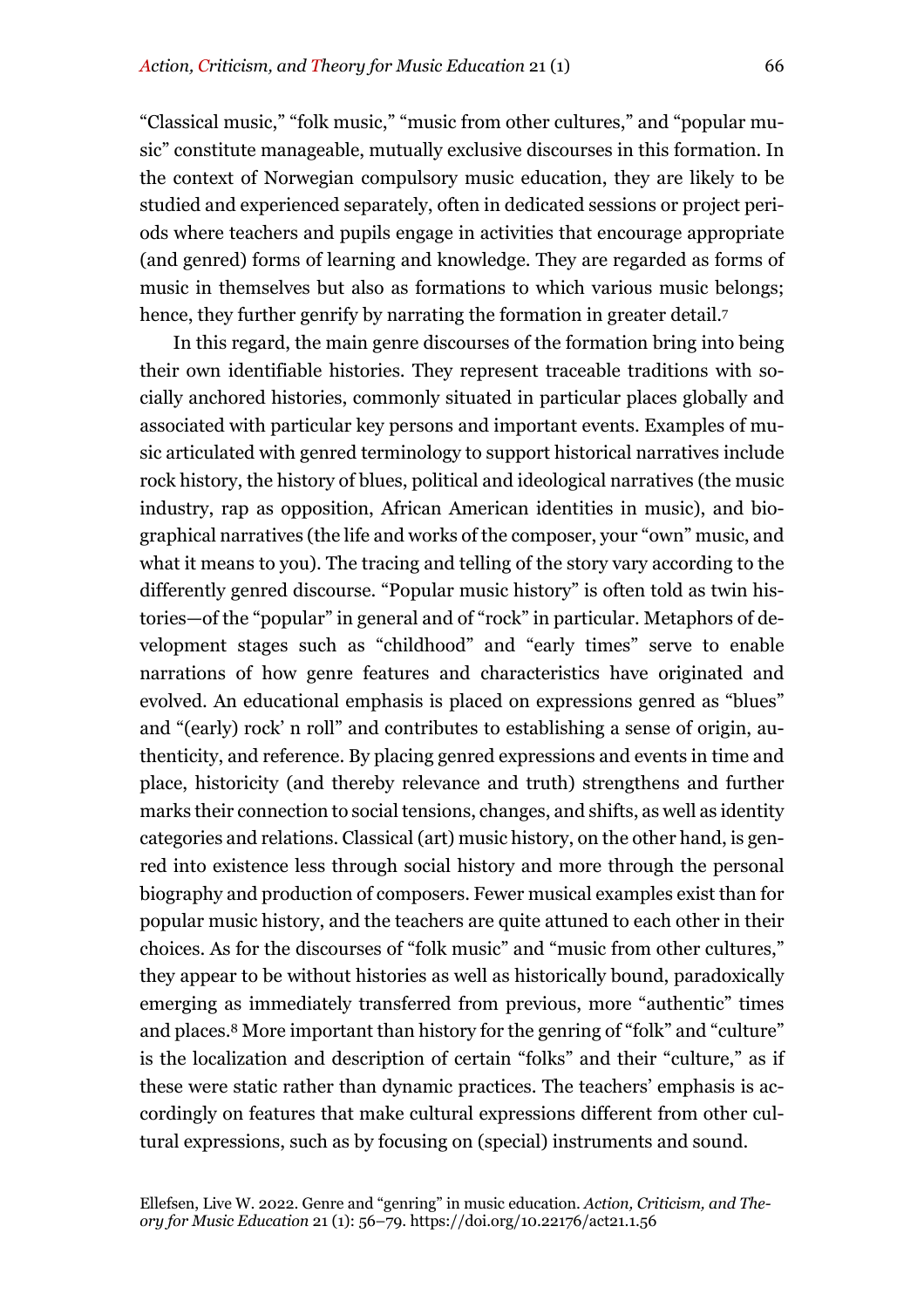Included in the telling of music's historical and cultural narratives are the rehearsal of canonized musical expressions, events, and artists. This rehearsal is a key task that genring undertakes in the analyzed material: serving to display and praise the significance of particular works and composers/artists. Vice versa, the discursively canonized repertoires serve the practice of genring and contribute to establishing the ontological effects of genres. In genring "rock" and "classical" music, teachers are likely to choose music and artists for their capacity to represent a golden age of some sort, equating exemplarity with quality and hence also with educational relevance. Likewise, the repertoires that contribute to the genring of "folk music" in a Norwegian context are standard tunes and melodies, which many Norwegians would recognize as a self-evident cultural "heritage." The quality of such heritage becomes all the more self-evident when contemporary Norwegian artists recite traditional tunes and melodies.

Concerning the selection of music, artists and song writer/composers for study, the genring of educational content by engaging with forms of historicity and discursively established canons of "quality" keeps promoting certain musical and social voices and identities over others. In general, the selection has reached a "respectable" age, although the teachers are somewhat more contemporary-oriented when genring "pop" than when genring "rock" music. Similarly prominent is the implicit genring of art/classical music as European, folk music as essences of ethno-cultural identities that are either white Norwegian or (tacitly) non-Norwegian, and rock music as white Anglo-American, except for a few examples of early blues and rock 'n roll. Even more striking is the male representation in the musics genred. The history of rock music is cast as all-male, and the same is the case for the canon of classical composers and works. Musical examples given when working with blues or rap as genred activities (when playing or composing, for example) are standard canonical items made by male performers.

At this point, I would like to remind the reader that the material referred to in the present section concerns questionnaire statements where teachers explicitly use genred terminology to describe their practice. However, preliminary analyses of the total material support the impression of canonized, white, male, Western dominance in the selection of musical material for educational purposes, even if also suggesting more variation and especially a more contemporary focus. Nevertheless, it seems to me that the teachers' genring unintentionally, surely—contribute to sustain the "white racial frame" (Ewell 2020, Feagin 2013) of music theoretical learning. Moreover, their genring also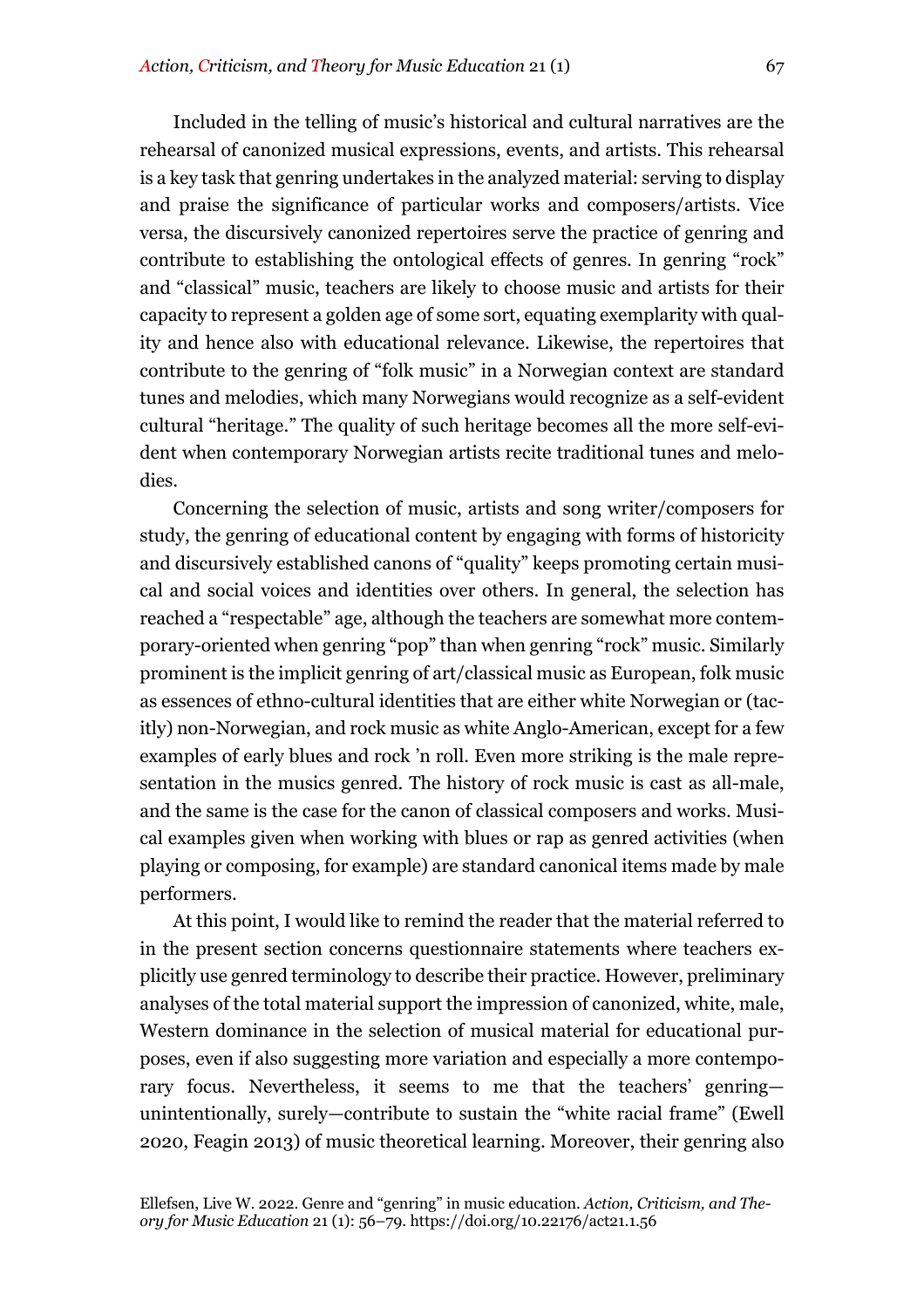historicizes, naturalizes, and canonizes male musicking, simultaneously sustaining gendered stereotyping of bodies and actions in music education, as described by Blix and Ellefsen, Borgström-Källén, and Valde Onsrud in the anthology *Gender Issues in Scandinavian Music Education: From Stereotypes to Multiple Possibilities* (Valde Onsrud et al. 2021). Procedures of genring and gendering music inform and strengthen each other as they structure students' possibilities of learning in Norwegian compulsory music education.

### The Genred Subject

When exploring the previous concept of genring theoretically, I made a central point that, as a technology of power, genring constitutes subjects as well as objects (of learning). The genring of music and activities that teachers perform when describing their pedagogical practice indicates that genring regulates the field of possibility for identification and subjectivation in Norwegian compulsory school education. In the variety of examples that teachers gave in the questionnaire, a discursive practice became evident in which different forms of educational activities were considered appropriate for differently genred music. For example, the pupils were "dancing to pop songs from *Just Dance*," "writing rap lyrics," "playing blues," "learning rock history," "listening to classical pieces," and "recognizing the sound of folk music instruments." The genring of learning activities with music, then, facilitates particular modes of participation that imply certain subject positions for learners, and thus also certain ways of experiencing oneself and others.

Furthermore, a genrifying statement always brings into play/operation (Foucault 1969/2010) the power/knowledge relations network that has made the statement itself possible. Thus, genring something as "art-music," "rock' n roll," "hip-hop," or "African American music" in the music classroom mobilizes the potentially vast field of discursive practices, procedures, institutions, and positions through which the concepts function. This field includes power/knowledge relations that constitute audiences and markets, listeners and fans, musicians and artists, and teachers and students within discourses of music and musicianship as well as power/knowledge relations of age, nation, ethnicity/race, gender, class, and so on. "Writing rap lyrics" and "listening to classical music" mobilize a whole field of discursive practices that regulate possible subject positions, actions, relations, and experiences as they are, as they have been, and as they might be. Subjects, objects, and actions are thus rendered understandable through the field of possibility that genring opens up in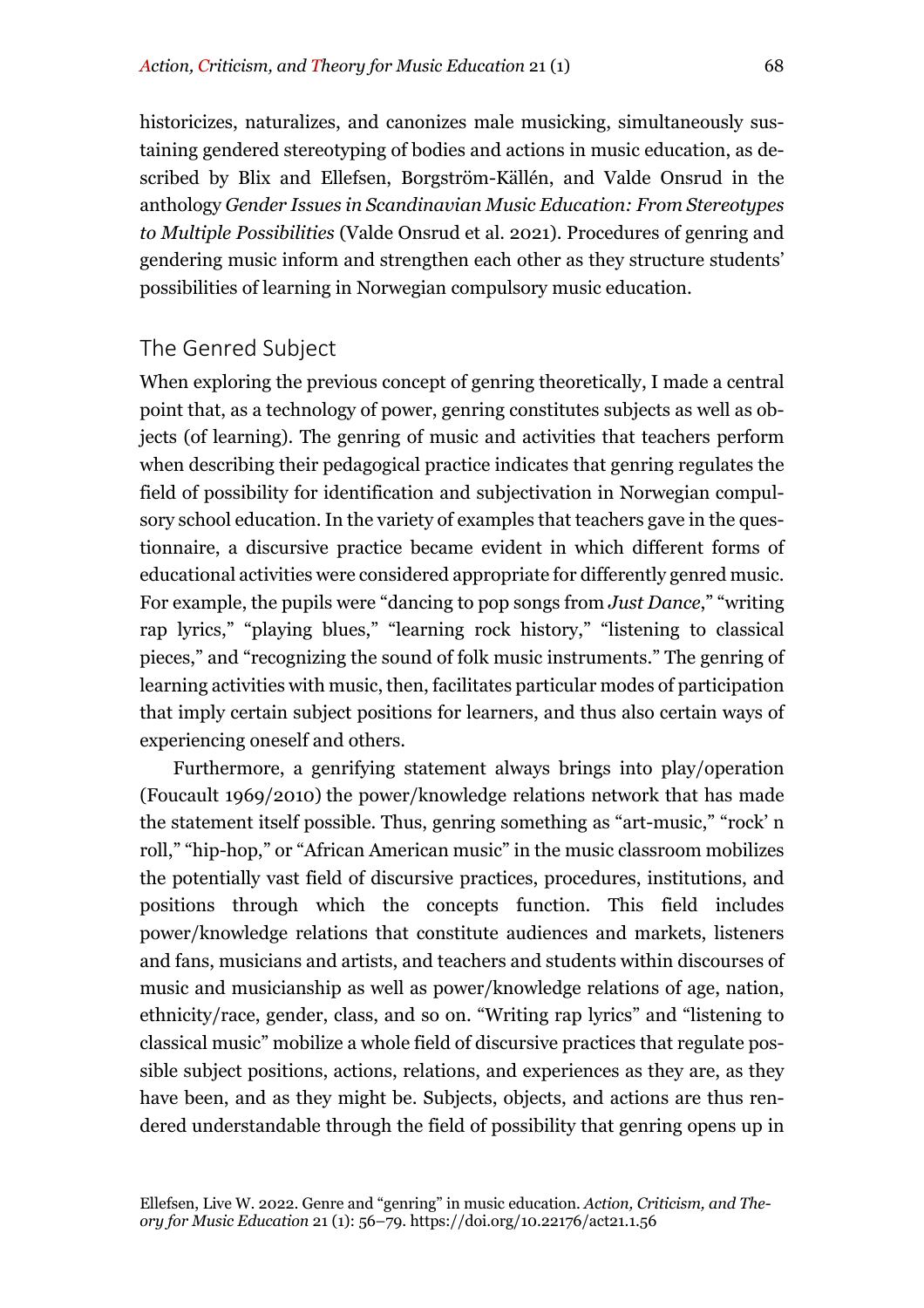the music classroom and thus functions as a technology of power. Genring represents a performative act; it sets in motion meaning-relations that include positioning of human subjects, and hence, possibilities of self-identification and identification of others, and self-legitimation and the legitimation of others. It does this by reiteration, citing past and present practices. In and through the performative act of genring music and activities in compulsory school education, the acting subject not only comes to understand the act, the other actors, and the actual event but also actually comes to *be*. Genring is a *subjectivizing* technology of power.

The survey data material analyzed shows that music teachers' genring of educational content facilitates the subjectivation of students by mobilizing a field of possibility. Within this field, students can articulate their meaning constructions and consolidate understandings of themselves and others. The survey data does not satisfactorily, however, provide insights into the performative act of subjectivation itself. Subjectivation may be discursively regulated, but it is a complex process of appropriation, negotiation, and production. Discursive subjectivation implies that students, when addressed through the performative force of genring, invariably must recognize and acknowledge its relevance for achieving a position from which to speak. They submit to power. However, in taking up the performative, reiterating discursive meaning, they also *wield* power (Butler 1997, 14). While this wielding of power/knowledge is discursively regulated, it does not follow a predestined pattern. Thus, students emerge masters of discourse, even while subjecting themselves to its performative function and how changes come about.

To examine the inner workings of genring as performative subjectivation in music education, I draw upon ethnographically produced data. In a study of Norwegian upper-secondary music education, I chose an ethnographic approach, following a cohort of students in lessons, rehearsals, and concerts, talking with them at lunch hours and between classes, and, to a certain degree, taking part in their everyday social life at school (Ellefsen 2014). Throughout fieldwork and analyses, I focused on students' verbal, musical, and physical enactments and negotiations of discourse within the institutional conditions of possibility that the school provides. The investigation focused on how music student subjectivities come to be through the practice of discourses of musicianship. Approaching this empirical material anew, using the theoretical perspectives represented in this paper, it is evident that genring plays a significant role in the constitution of students' subjectivity through the discursive for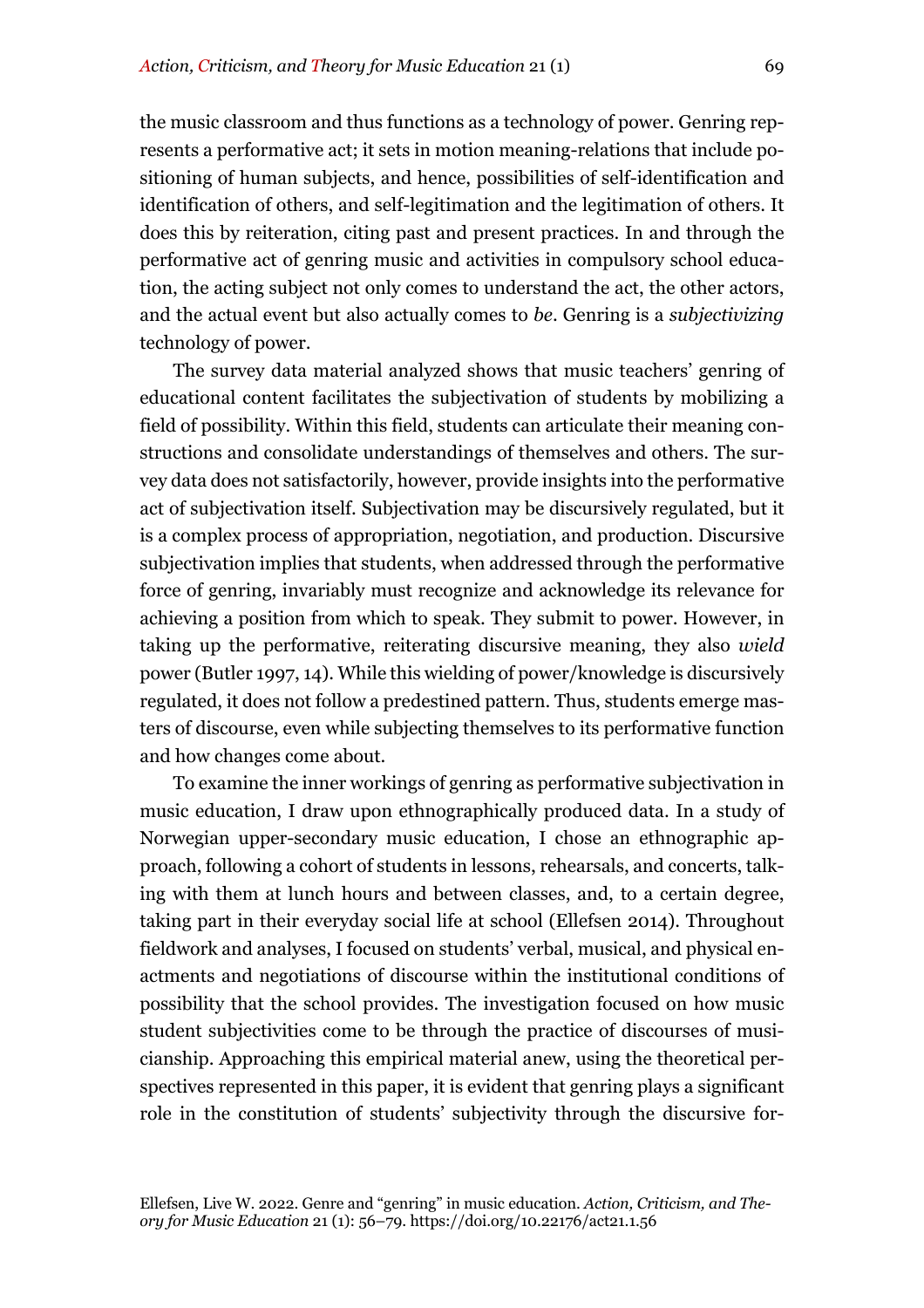mation of musicianship. Teachers and students articulated legitimacy, belonging, and social relationships by differentiating between the "classical people and the rock band people," genring concerts and auditions (the "rock show," the "chamber music concert"), ensembles (the "folk-rock group," the "jazz ensemble," the "rock band"), competences (skills in genres, skills across genres) and interests ("I'm more into jazz now"). In the following scene, the "Folk-Rock Band" rehearses with their teacher, Hannah. They are practicing a drinking song that Oliver, who genres himself as a folk fiddler, suggested they play:

Hannah: "What do you think, are you really playing like a folk-dance group now?" The flutes hesitate: "Mm... well... I don't know..." No one else answers. Sitting on the stool by the keyboard, Hannah starts singing, stamping her foot on the floor at the first beat and swinging her closed fist and bent elbow in front of her, illustrating what a "folk-groove" could be like. Oliver draws back toward the wall, out of her sightline, and mockingly imitates her gestures […] Hannah: "Ok, now, try to play it; one-two-three-four!" (They play again, Hannah shouting encouragement as they play). Hannah: "That was much better, now you did like; *jamparira*;9 sustaining the beats." Oliver looks secretly at Sarah, bending down so Hannah can't see him pulling a face. (fieldnotes)

In this fieldnotes excerpt, Hannah verbally and physically enacts her definitions of how the "folk-rock band" ensemble should sound and what characterizes a "folk dance group sound and style." However, Hannah's genring seems to be very problematic for Oliver to accept. We could imagine him protesting openly or trying to shift the sound and the groove by his own genring. Instead, he draws back and undermines Hannah's efforts by demonstrating his embarrassment. An interpretation of Oliver's reluctance might be that to take the lead, he needs to openly acknowledge the conditions of possibility—the genring— Hannah performs. He needs to submit to, even give voice and bow to, her elbow-swinging, foot-stamping illustrations of "folk music" to be able to subvert and master them, and this submission needs to happen in plain sight, in front of his fellow students. His discursive agency, his "wielding of power," lies in distorting Hannah's genring even further. Reciting Hanna's act ironically and reluctantly, he avoids committing himself to her categories and simultaneously re-installs her as the person in charge. For Oliver, this negotiation strategy enables him to remain in authority with respect to folk music genring while gradually attaining mastery of the sounding discourse.

Genring music, musical acts, and musical actors implicitly position objects and subjects along with relations of power/knowledge, which are hierarchically organized, in the sense that some things and some-ones have higher and lower status, or are more/less centrally positioned within the school discourses of musicianship. In this, it also provides students with the possibility of performing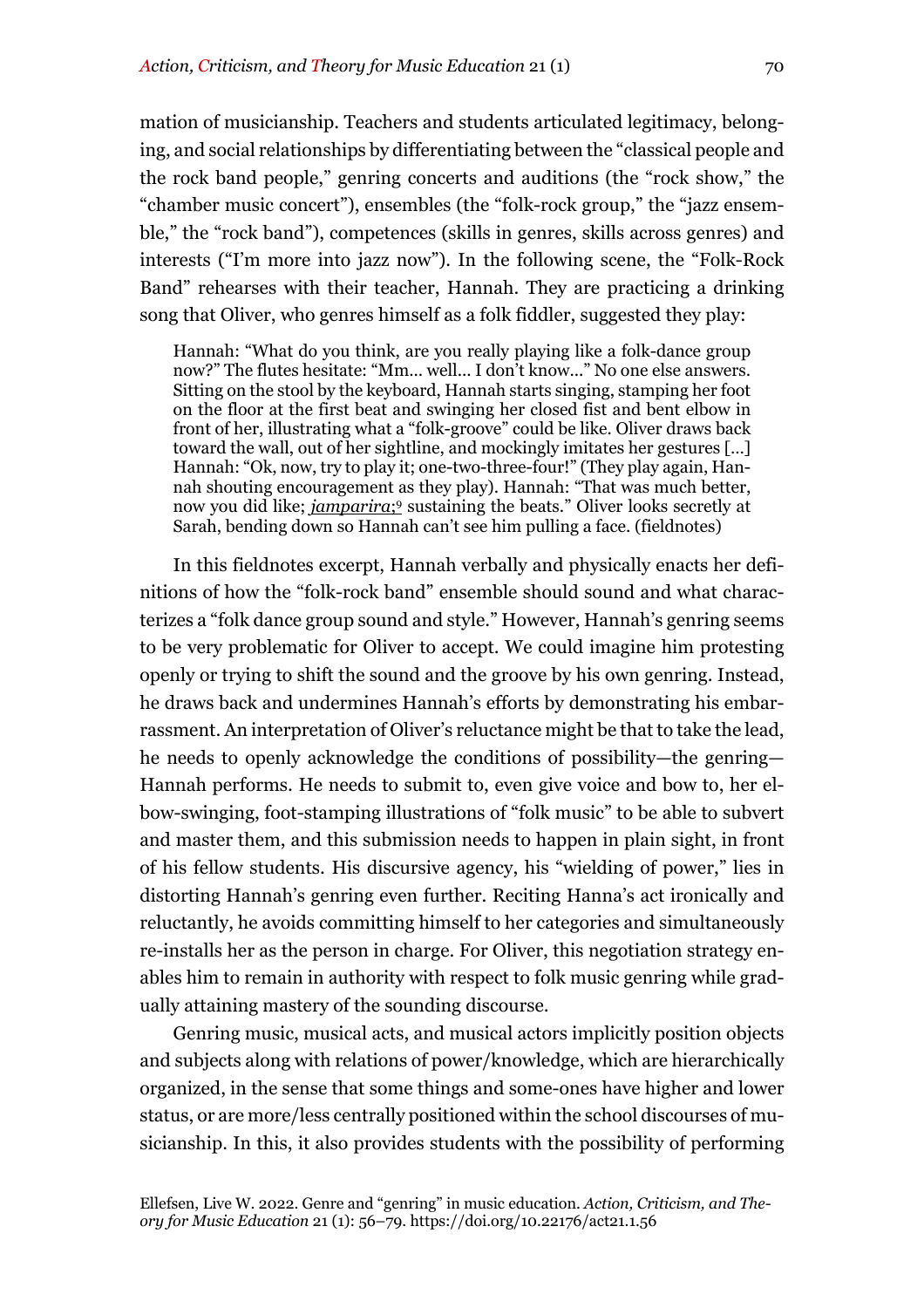as distinct, understandable persons. Furthermore, genring constitutes a highly esteemed competence itself among the students. Being able to differentiate between, put genre names to, and narrate a history of musical expressions and performers, and crucially, find the perfect examples and share them with others strengthen individuals' credibility in the music program. Music student connoisseurship is about genre and style, but what sets the knowing apart from the unknowing is not necessarily genre itself, but the particular performative act through which it is reiterated, as well as the discourses of authenticity and originality, finesse, and complexity supporting the act.

An interesting space of genred learning was the student lounge—a set of sofas and low tables located in the heart of the building. Here, students came to relax and share and show off music, discussing the awesomeness of bands and brands and songs. Discourses of student entrepreneurship and informal learning were strong in the music program, and the lounge was a place where informal initiatives to play certain musics with certain people were negotiated and formed, often with the aim of auditioning for one of the school concerts.

Lounge displays of musicianship were, however, as gendered as they were genred. Connoisseurship and informal entrepreneurship were enacted predominantly by male students, with a preference for "jazz" and/or "rock music" outside of the "mainstream," playing electrical instruments. With a few notable exceptions, rather than setting up their own acts, female students were taken on as singers or backing vocalists by the boys. The gendered distribution of instruments and musical genres when I did my fieldwork in Musikklinja was striking: only boys played electrical instruments, and none of them played the flute or genred themselves as "classical" singers. Undeniably, "classical" musicianship was a high-status practice in the music programme, with students as well as teachers. The informal practices of the lounge, however, were hardly ever classically genred.

Alice was genred (by herself and others) as a classical flutist and a very good one. Nevertheless, trying to perform the music student subject in and through the genred and gendered discourses of the lounge, she ended up *questioning* her music student legitimacy:

Alice: Lots of the others are at festivals and work there, or they know about lots of bands that I've never heard about. They are more, like, committed. And I'm like, "I do what I'm told! Ah, yes …

Live: I think I understand. Does this cause you to feel a bit… left out?

Alice: Yes. Yes, absolutely.

Live: In what contexts?

Ellefsen, Live W. 2022. Genre and "genring" in music education. *Action, Criticism, and Theory for Music Education* 21 (1): 56–79. https://doi.org/10.22176/act21.1.56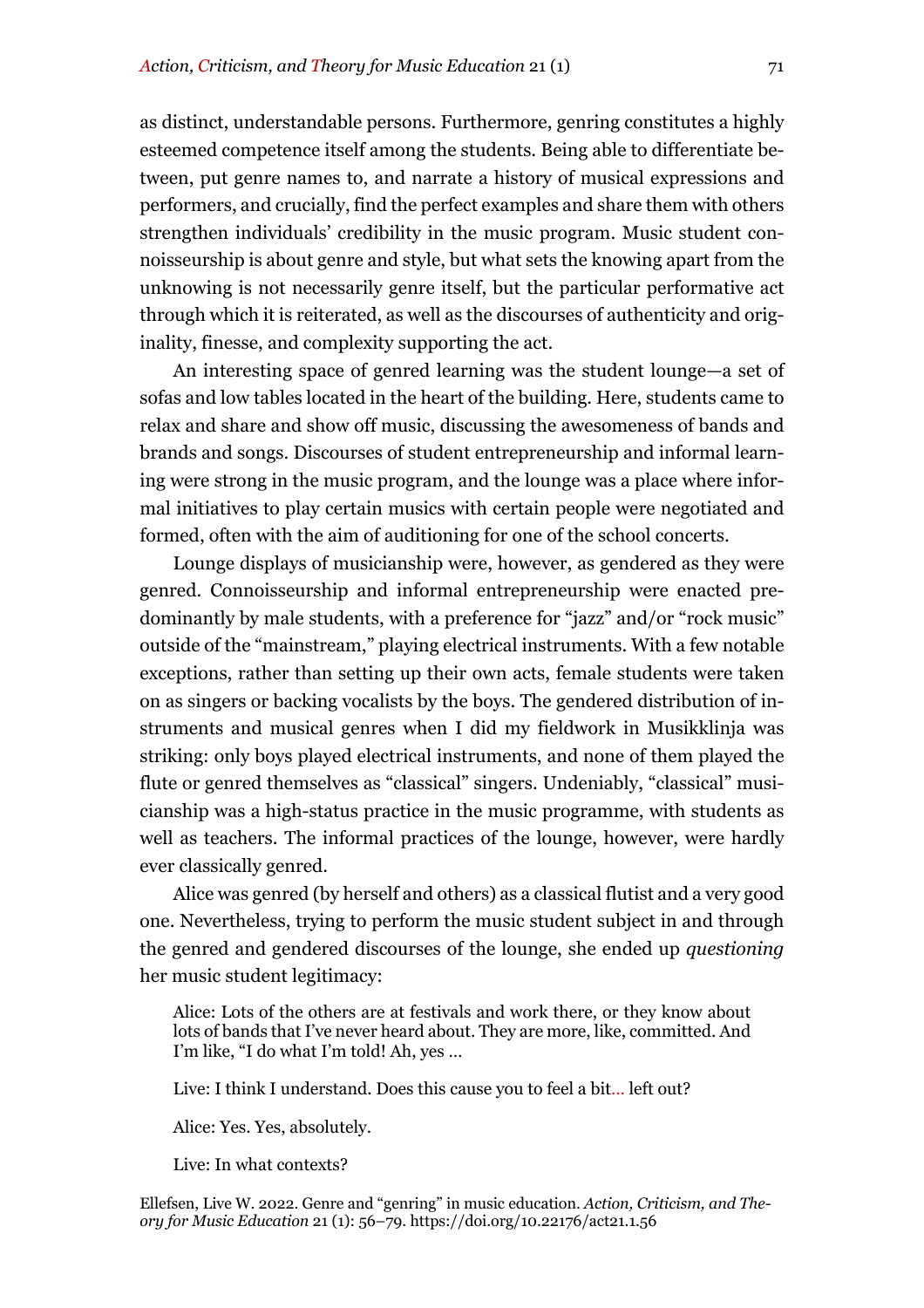Alice: When I'm socializing you know, talking with others in the student lounge … and they reel off the names of all the awesome bands and then other go; "yeah, they are *that* good" and stuff, and I have no idea at all of who they are talking about. […] I'm not a *real* music student. I wouldn't say that.10

From a formal school evaluative perspective, Alice certainly belongs in the music programme. She is a top student, meeting every formal demand. In the lounge, however, other criteria come up as significant in constituting her music student subjectivity. Her conscientious practicing of the classical flute, the amount of energy she puts into schoolwork and her teachers' acknowledgements of her efforts are not sufficient to inscribe in her a sense of legitimate belonging, as this subjectivity needs to be at least partly constituted through the genred and gendered discourses of the lounge. Alice's conclusion must be that she is not a "real" music student.

#### An Ascending Analysis of Power

In an interview, Foucault called for an "ascending analysis of power" (Foucault 1980, 99). An ascending analysis, he said, would start from the "infinitesimal mechanisms" of power and concentrate on the points "where it installs itself and produces its real effects" (99, 97). These infinitesimal power mechanisms of which Foucault speaks constitute a social and materially discursive kind of power: the power of everyday practices and procedures to manage and lead meaning in particular directions and position subjects in certain relations to each other. As evident from the previous examples, genring may constitute such a technology of power. In music education, genring facilitates the working and establishment of (specific) networks of power/knowledge relations on discursive micro-levels. This operationalizing of genre in educational and academic activities simultaneously facilitates the practice of power/knowledge relations on discursive meso- and meta-levels and legitimizes, ritualizes, and institutionalizes knowledge, teaching and learning, and ways of organizing the dissemination and practice of knowledge. Teachers, pupils, and students of compulsory, upper-secondary, and higher music education respond and adapt to the genred discourses available to them. They use them to interpret their material and social educational projects and surroundings as meaningful while at the same time constituting themselves and others as meaningful within the same practices. In this procedure of reiteration, or "regenring," both subject and discourse are produced anew. The discourses used are reaffirmed and kept alive, even if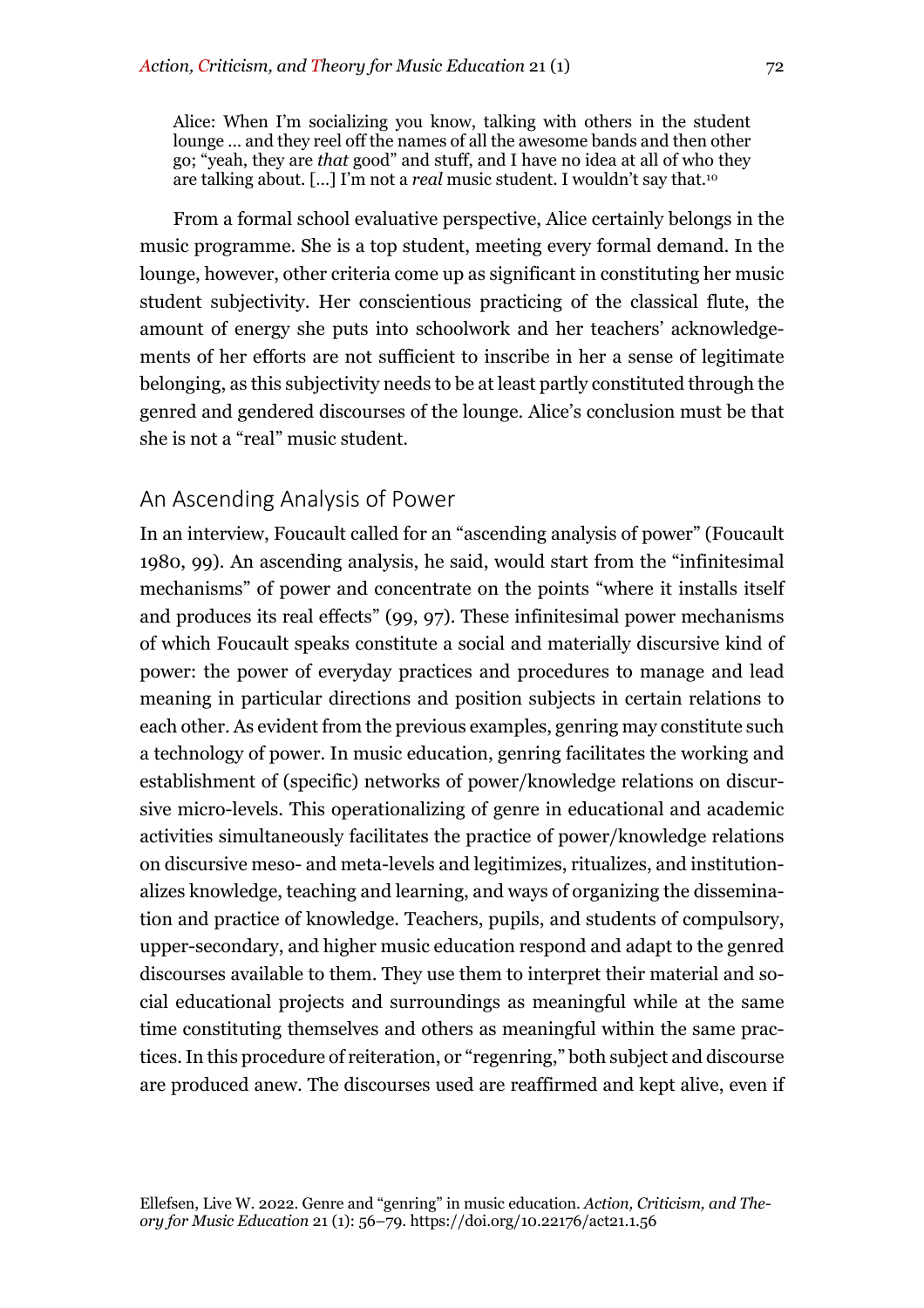altered, slightly shifted, or put together in another way. Hence, the genred subjectivation of the individual is imperative to the continued relevance of existing power/knowledge relations in music education.

From the discussions in this article, however, it should be clear that genring need not be spoken or written in words to organize meaning-making or for genrification to happen. Genre categories may be mobilized implicitly, as may the assembly of social meanings, relations, and identities associated with them. Listeners, teachers, and students may group musics with musics, situating them within certain narratives and connecting them to specific audiences without naming those groupings. Moreover, such a procedure can be unintentional and subliminal. Nevertheless, the procedure can be said to entail genring. Listening (as well as playing and dancing) to music takes place based on previous experiences in which music already has been related to musics, sounds and soundscapes, contexts, artists, audiences, geographies, ethnicities, and genders by relations of power/knowledge that are already genred, in a field of the social that is already genrified. Furthermore, and as with any other discursive statements, genrifying statements might be visual, material, gestural—and musical—just as well as verbal, and genre just as convincingly without a verbal label explicitly attached. The "conventions of discourse that a society establishes as ways of acting together" (Miller 1984, 163) are performed very effectively in musical sound and practice by musicking agents skillful in interpreting and exercising such conventions.

While my attention, in general, has (more or less explicitly) been directed toward genring in music education, the concept of genring that I am outlining could also refer to the process going on in other fields of the social. Genring is an action whereby we mobilize already-existing categories for understanding subjects, objects, and the relations between them better to interpret and communicate with the world around us. Importantly—regardless of context—the categories we mobilize can just as well be seen as mobilizing *us*. Genring is discursively performed and discursively regulated. It is a technology of power/knowledge through which discourse subjectivates but at the same time empowers the creative agency of the subject. In this capacity, genring produces and articulates new meaning while also reiterating and working to sediment already-existing hegemonic value hierarchies.

Herein lies the value of an ascending analysis that includes an analysis of genring; it brings to the fore the enactment and re-articulation of existing power/knowledge relations and the networks they form. While the careful analytical unraveling of discursively regulating structures has been and continues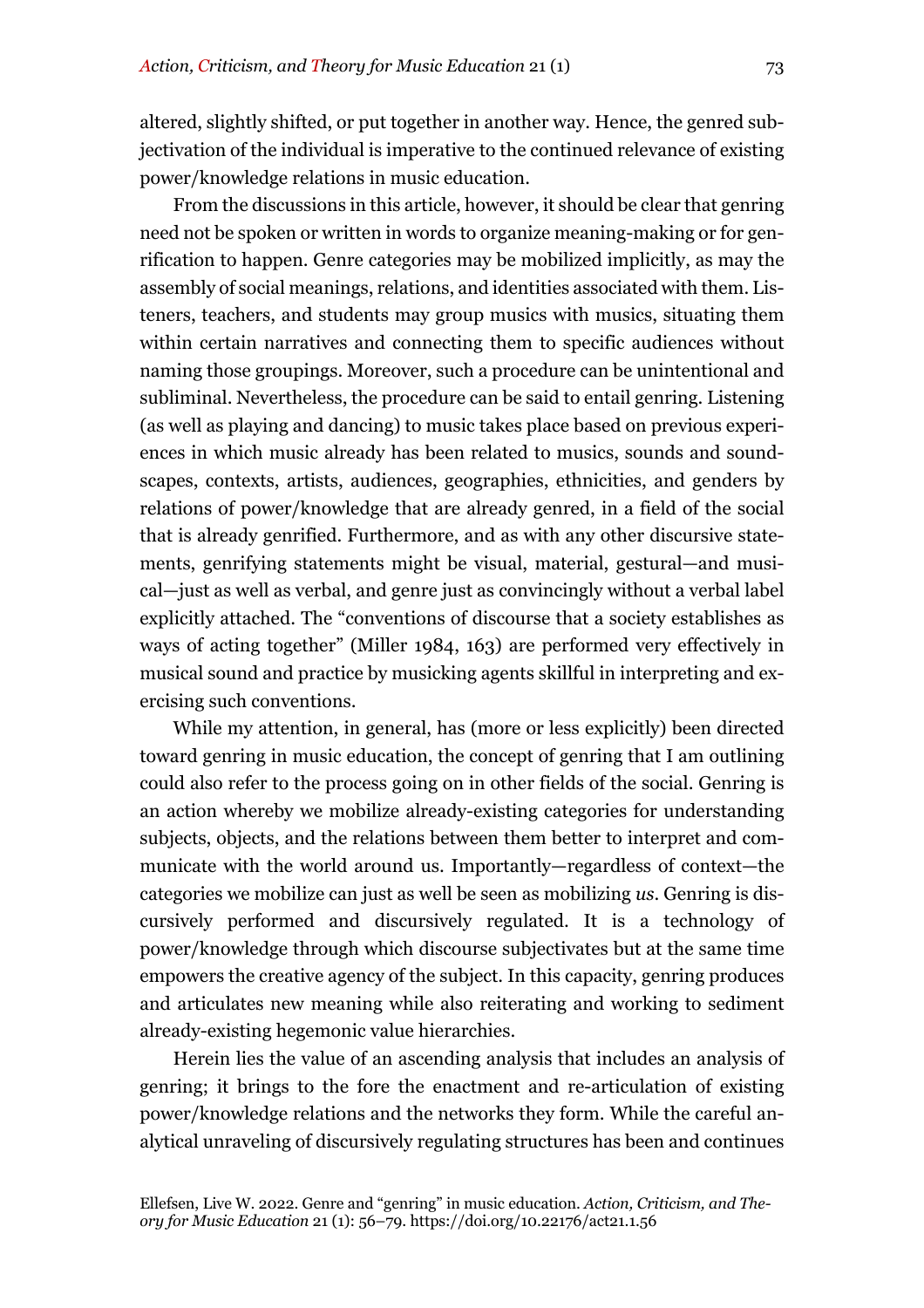to be a task that music education researchers take upon themselves to perform, I suggest that even music educators might consider a similar approach. In addressing the "genring" that creates "genres" and sustaining the idea that music is "genred" rather than "belongs to genres," music teachers may enable discussions about and understandings of the various social functions of music. They could bring to students' attention the procedures that naturalize, canonize, and historicize music and musicians and thereby the procedures that may trivialize and exclude musical acts. Discussing genring could represent a way of investigating the workings of contemporary music industries as an aesthetic, economic, and political practice.

Furthermore, an attentiveness toward the creative, interpretative, and musical aspects of genring might facilitate active engagements with music (when listening, analyzing, playing, singing, dancing, and composing) as an aesthetic, discursive fabric, as "sounding discourse," so to speak. Finally, an attentiveness toward genring might bring with it an awareness of the fields of possibility that differently genred expressions open: the possible actions, possible identifications, and possible relations into which subjects might enter. This attentiveness also represents a possibility for discussing how actions, objects, and subjects might be genred differently. In this, an analysis of genring could open the exploration of new relations of power and knowledge, for educational as well as scholarly purposes.

### About the Author

Live Weider Ellefsen is an associate professor (PhD) at the Inland Norway University of Applied Sciences (INN), where she supervises students and teaches courses in music education, qualitative research methods, cultural studies, and performance in BA, MA, and PhD-degree levels. She is also the leader of the INN research group Music Education and Cultural Studies. Her research interests include music education, music and subjectivity, gender theory, discourse theory and analysis, and ethnographic research methods. Currently, she is a member of the research project DYNAMUS: the Social Dynamics of Musical upbringing and Schooling in the Welfare State (funded by the Research Council of Norway 2018–2022).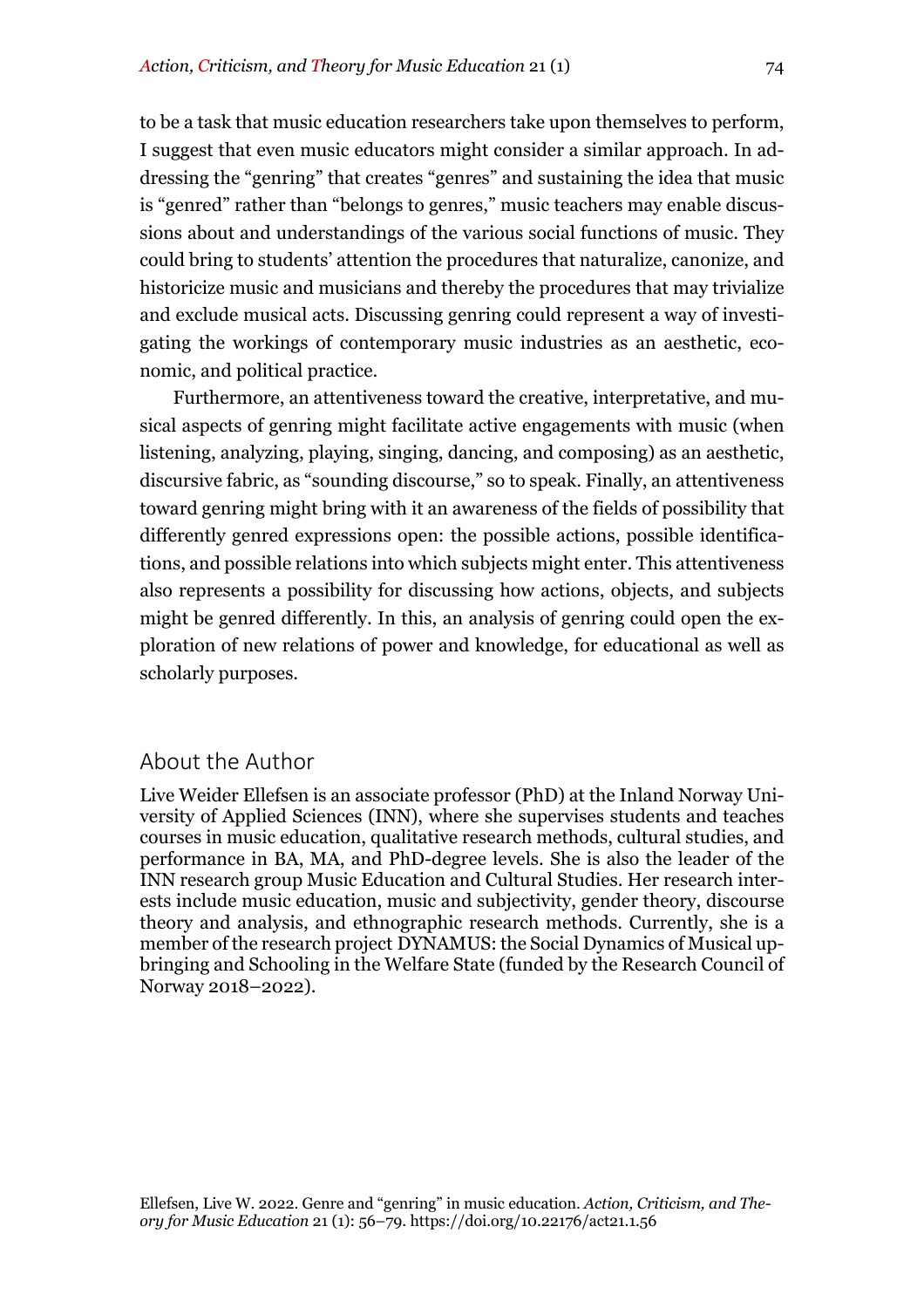#### References

- Altman, Rick. 1999. *Film/genre.* Kindle edition. London: Bloomsbury Publishing. www.amazon.com
- Altman, Rick. 1984. A semantic/syntactic approach to film genre. *Cinema Journal* 23 (3): 6–18. https://www.jstor.org/stable/1225093
- Bennett, Tony, Mike Savage, Elizabeth Silva, Alan Warde, Modesto Gayo-Cal, and David Wright. 2009. *Culture, class, distinction*. New York: Routledge.
- Brackett, David. 2016. *Categorizing sound.* Kindle edition. Oakland, California: University of California Press. www.amazon.com
- Bothman, Nils. 2018. *Action, detection and Shane Black: Antiessentialist genre theory and its application*. Wiesbaden: Springer VS.
- Bourdieu, Pierre. 1984. *Distinction: A social critique of the judgement of taste*. Cambridge, MA: Harvard University Press.
- Brisson, Romain, and Renzo Bianchi. 2019. On the relevance of music genre– based analysis in research on musical tastes. *Psychology of Music* 48 (6): 777–94.
- Bull, Anna. 2019. *Class, control, and classical music.* New York: Oxford University Press.
- Butler, Judith. 1990/2007. *Gender trouble. Feminism and the subversion of identity.* New York: Routledge.
- Butler, Judith. 1993. *Bodies that matter: On the discursive limits of 'sex'*. New York: Routledge.
- Butler, Judith. 1997. *The psychic life of power: Theories in subjection*. Stanford, CA: Stanford University Press.
- Crimmins, Jonathan. 2009. Gender, genre, and the near future in Derrida's "The Law of Genre." *Diacritics* 39 (1): 45–51, 53–60. https://www.jstor. org/stable/41416227
- Drott, Eric. 2013. The end(s) of genre. *Journal of Music Theory* 57 (1): 1–45. https://doi.org/10.1215/00222909-2017097
- Derrida, Jacques. 1980. The law of genre. *Critical Inquiry* 7 (1): 55–81. https://www.jstor.org/stable/1343176
- Dyndahl, Petter, Sidsel Karlsen, Odd Skårberg and Siw Graabræk Nielsen. 2017. The academisation of popular music in higher music education: The case of Norway. *Music Education Research* 19 (4): 438–54. https://doi.org/10.1080/14613808.2016.1204280

Ellefsen, Live W. 2022. Genre and "genring" in music education. *Action, Criticism, and Theory for Music Education* 21 (1): 56–79. https://doi.org/10.22176/act21.1.56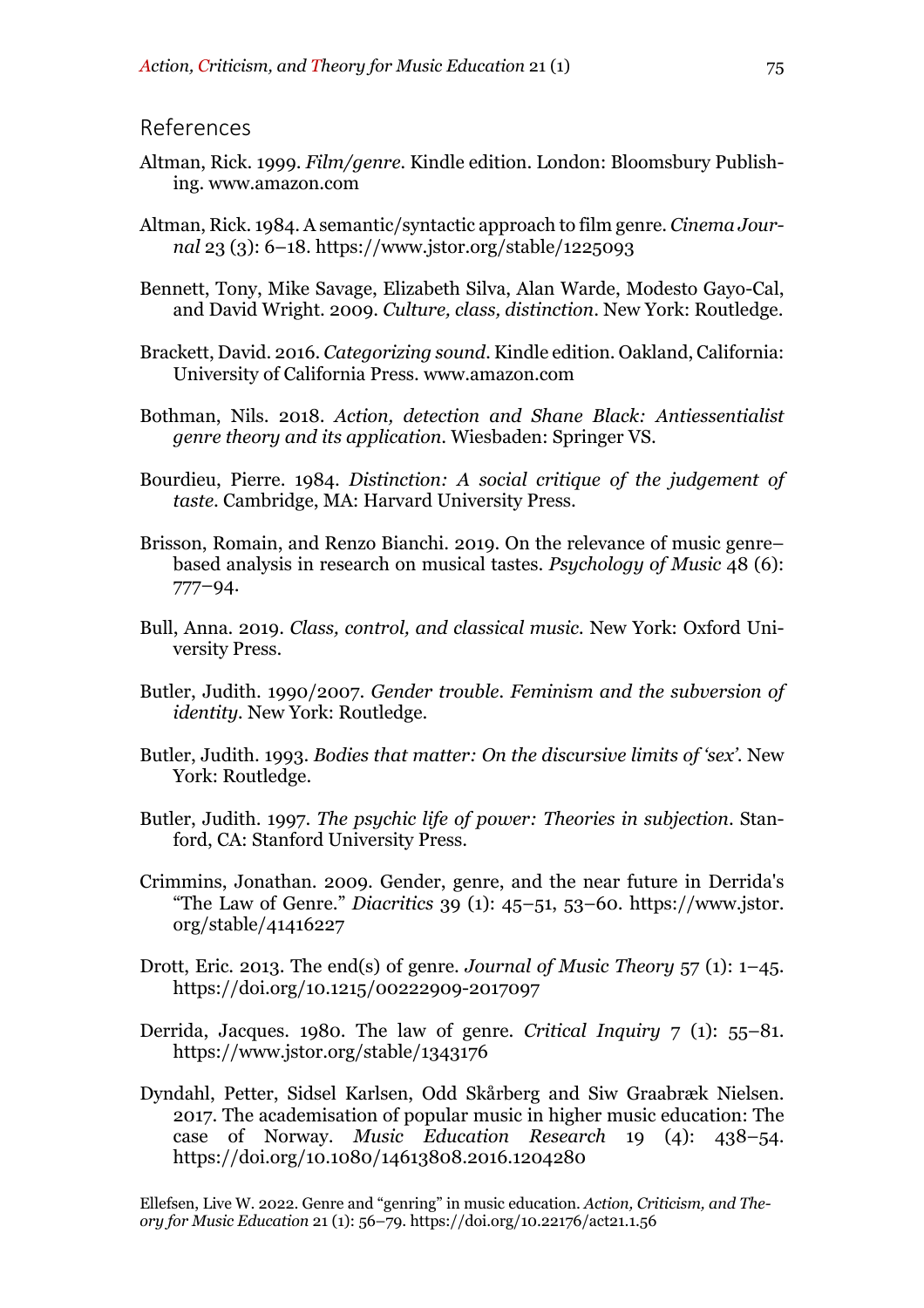- Ellefsen, Live W. 2021. Sjangring som musikkdidaktisk praksis. ("Genring" as a music educational practice) *Nordic Research in Music Education* 2 (2). https://doi.org/10.23865/nrme.v2.2811
- Ellefsen, Live. W. 2014. *Negotiating musicianship: The constitution of student subjectivities in and through discursive practices of musicianship in "Musikklinja."* PhD diss., Oslo: The Norwegian Academy of Music.
- Ewell, Philip A. 2020. Music theory and the white racial frame. *Music Theory Online* 26 (2): 1–29. https://doi.org/10.30535/mto.26.2.4
- Fabbri, Franco. 1982. A theory of musical genres: Two applications. In *Popular Music Perspectives*, edited by David Horn and Philip Tagg, 52–81. https://www.tagg.org/others/ffabbri81a.html
- Faber, Stine T., Annick Prieur, Lennart Rosenlund, and Jakob Skjøtt-Larsen. 2012. *Det skjulte klassesamfund* (The hidden class society). Århus: Aarhus Universitetsforlag.
- Feagin, Joe R. 2013. *The white racial frame: Centuries of racial framing and counter-framing.* Oxon: Routledge.
- Foucault, Michel. 1969/2010. *The archaeology of knowledge*. Translated by A.M. Sheridan Smith. Kindle version. New York: Pantheon.
- Foucault, Michel. 1970/1981. The order of discourse. In *Untying the text: A post-structuralist reader*, edited by Robert Young, 51–78. Boston: Routledge & Keagan Paul.
- Foucault, Michel. 1980. *Power/knowledge: Selected interviews and other writings*, edited by Colin Gordon. New York: Pantheon.
- Foucault, Michel. 1982. The subject and power. *Critical Inquiry* 8 (4): 777–95.
- Foucault, Michel. 2000. Subjectivity and truth. In *Ethics: Subjectivity and truth,* edited by Paul Rabinow, 87–92. London: Penguin Books.
- Frith, Simon. 2000. The discourse of world music. In *Western music and its others*, edited by Georgina Born and David Hesmondhalgh, 305–22. Berkeley: University of California Press.
- Georgii-Hemming, Eva, and Maria Westvall. 2010. Music education—a personal matter? Examining the current discourses of music education in Sweden. *British Journal of Music Education* 27 (1): 21–33. https://doi.org/ 10.1017/S0265051709990179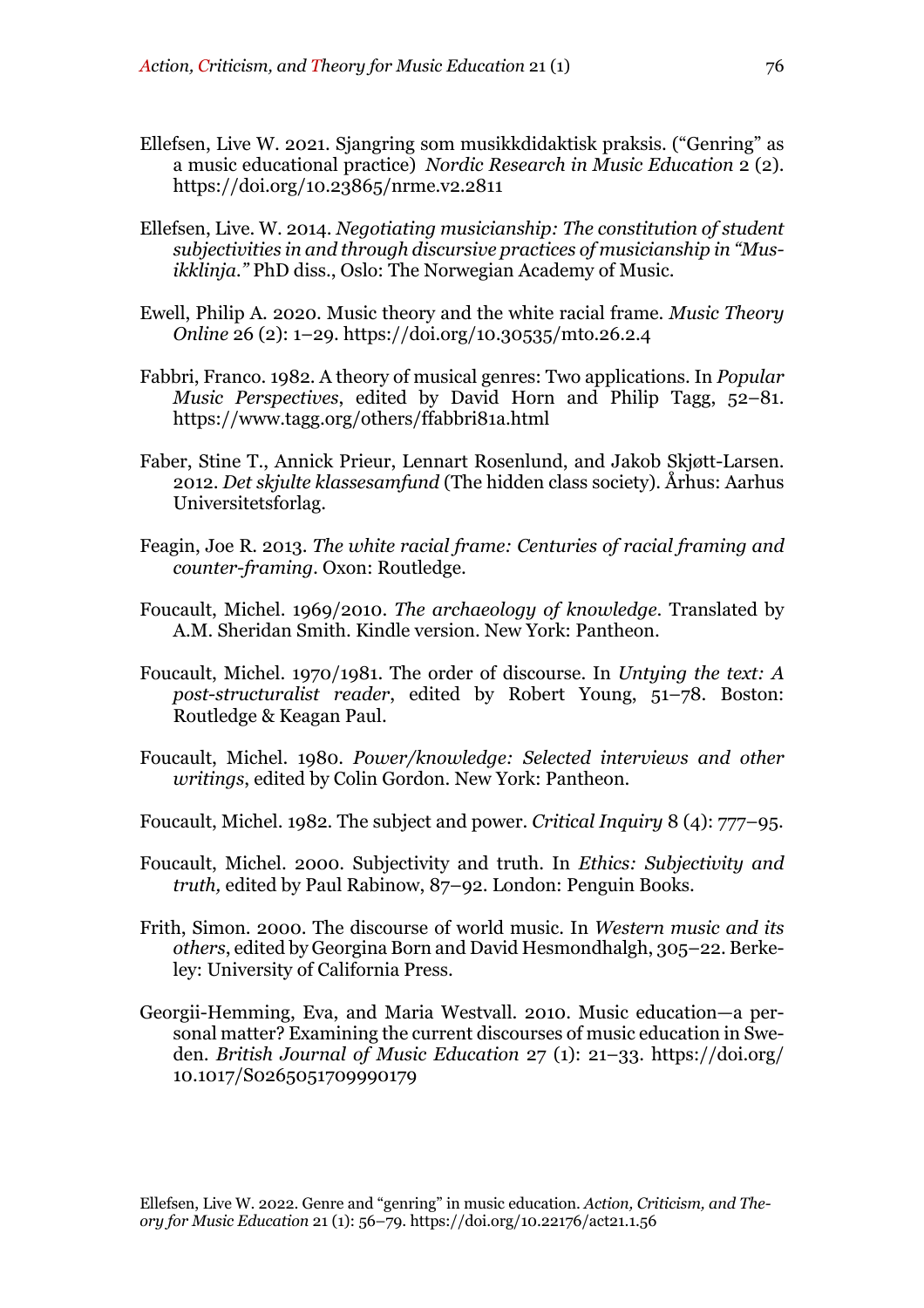- Hedin Wahlberg, Ingrid. 2020. *At göra plats för traditioner. Antagonism och kunskapsproduktion inom folk- och världsmusikutbildning* (Constructing place through traditions: Antagonism and knowledge production within folk and world music education). PhD diss., University of Gothenburg.
- Hess, Juliet. 2013. Performing tolerance and curriculum: The politics of selfcongratulation, identity formation, and pedagogy in world music education. *Philosophy of Music Education Review* 21 (1): 66–91. https://doi.org/ 10.2979/philmusieducrevi.21.1.66
- Holt, Fabian. 2007. *Genre in popular music*. Chicago: University of Chicago Press.
- Johansson, Sofia, Ann Werner, Patrik Åker, Patrik & Greg Goldenzwaig. 2018. *Streaming music: Practices, media, cultures*. London: Routledge.
- Karlsen, Sidsel, and Siw G. Nielsen. 2021. The case of Norway: A microcosm of global issues in music teacher professional development. *Arts Education Policy Review* 122 (1): 32–41. https://doi.org/10.1080/10632913.2020. 1746714
- Kelly, Ashley Rose, and Carolyn Miller, eds. 2017. *Emerging genres in new media environments*. Waterloo, Ontario: Palgrave.
- Labarre, Nicolas. 2020. *Understanding genres in comics.* London: Palgrave.
- Levine, Caroline. 2017. *Forms: Whole, rhythm, hierarchy, network*. Princeton, New Jersey: Princeton University Press.
- Miller, Carolyn. 1984. Genre as social action. *Quarterly Journal of Speech* 70  $(1): 151-67.$  https://www.researchgate.net/publication/238749675 Genre \_as\_Social\_Action
- Moore, Allan F. 2001. Categorical conventions in music discourse: Style and genre. *Music & Letters* 82 (3): 432–42. https://www.jstor.org/stble/ 3526163
- Negus, Keith. 1999. *Music genres and corporate cultures.* London: Routledge.
- Peterson, Richard A. 1992. Understanding audience segmentation: From elite and mass to omnivore and univore. *Poetics* 2 (4): 243–58.
- Valde Onsrud, Silje, Hilde Blix, and Ingeborg Lunde Vestad, eds. 2021. *Gender issues in Scandinavian music education. From stereotypes to multiple possibilities.* ISME Global Perspectives in Music Education. New York and London: Routledge.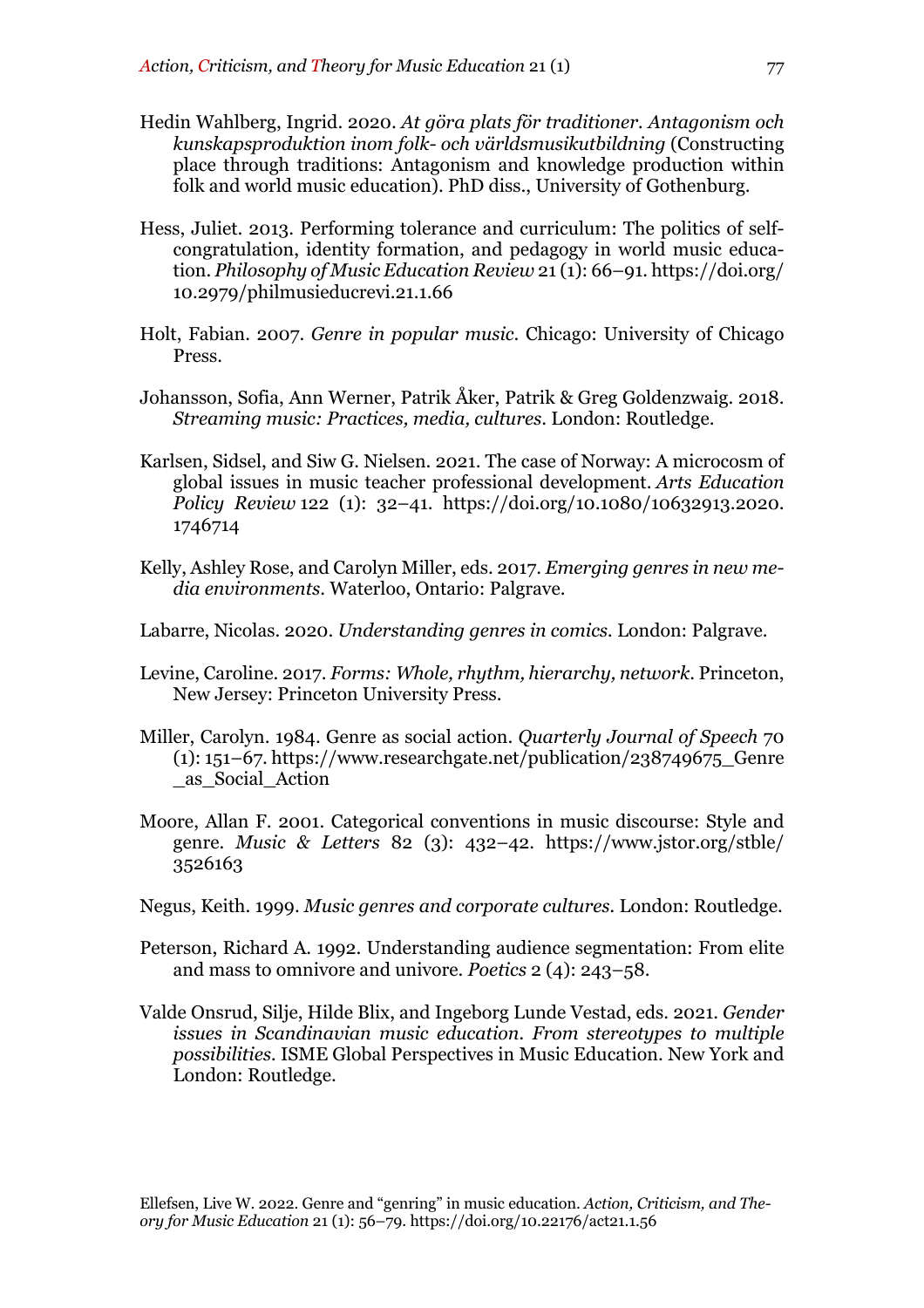#### Notes

<sup>1</sup> The survey was designed and implemented by Live Weider Ellefsen and colleagues Sidsel Karlsen, Siw Graabræk Nielsen and Odd Skårberg within the research project *The social dynamics of musical upbringing and schooling in the Norwegian welfare state* (DYNAMUS). Ellefsen is solely responsible for the analyses and theoretical framework presented in this article.

<sup>2</sup> C.f Bourdieu's seminal study of social distinction (1984), where he shows how cultural classification—of subjects as well as objects—in the various fields of French society serves to uphold hierarchical societal power structures. Through classification and consumption, Bourdieu argues, forms of symbolic as well as economic capital are produced and traded, and the producing and trading agents in the fields achieve their status and legitimacy.

<sup>3</sup> "The Law of Genre" is as complex as it is rewarding to read and it goes beyond the scope of this article to address the nuances in Derrida's critique. For a qualified and interesting discussion, I recommend Crimmins (2009).

<sup>4</sup> For a good example of how genres are created to serve specific interests, see Simon Frith's discussion of how the genre "world music" came into being (Frith 2000).

<sup>5</sup> "The question posed by language analysis of some discursive fact or other is always: according to what rules has a particular statement been made, and consequently according to what rules could other similar statements be made? The description of the events of discourse poses a quite different question: how is it that one particular statement appeared rather than another?" (Foucault 1969/2010, 27)

<sup>6</sup> Applying Nietzsche's claim that there is no "being behind doing" to her theory of performativity, Butler argues, "There is no gender identity behind the expressions of gender; that identity is performatively constituted by the very 'expressions' that are said to be its results" (Butler 1990/2007, s. 34).

<sup>7</sup> Studying "by genre" is, perhaps, an educational strategy that applies more to compulsory music education as performed in Norway than to, for example, North American school orchestras, bands, or choirs (even though these might very well be genred—implicitly or explicitly—at the outset). Moreover, the Norwegian teachers' genring is more prominent when they report having listened to (and discussed) music, learned about theory and history, composed, danced, and to some extent played drum sets, guitars, and bass instruments in smaller groups, than when describing choral activities, making music together with classroom instruments or learning to play ukuleles and acoustic guitars (although classroom guitar playing often coincides with learning about blues as a genre). Nevertheless, judging by the complete naturalness by which the teachers genre their reports in general, I assume that genre and genring informs the latter activities as well, in the teachers' everyday classroom practices. Moreover,